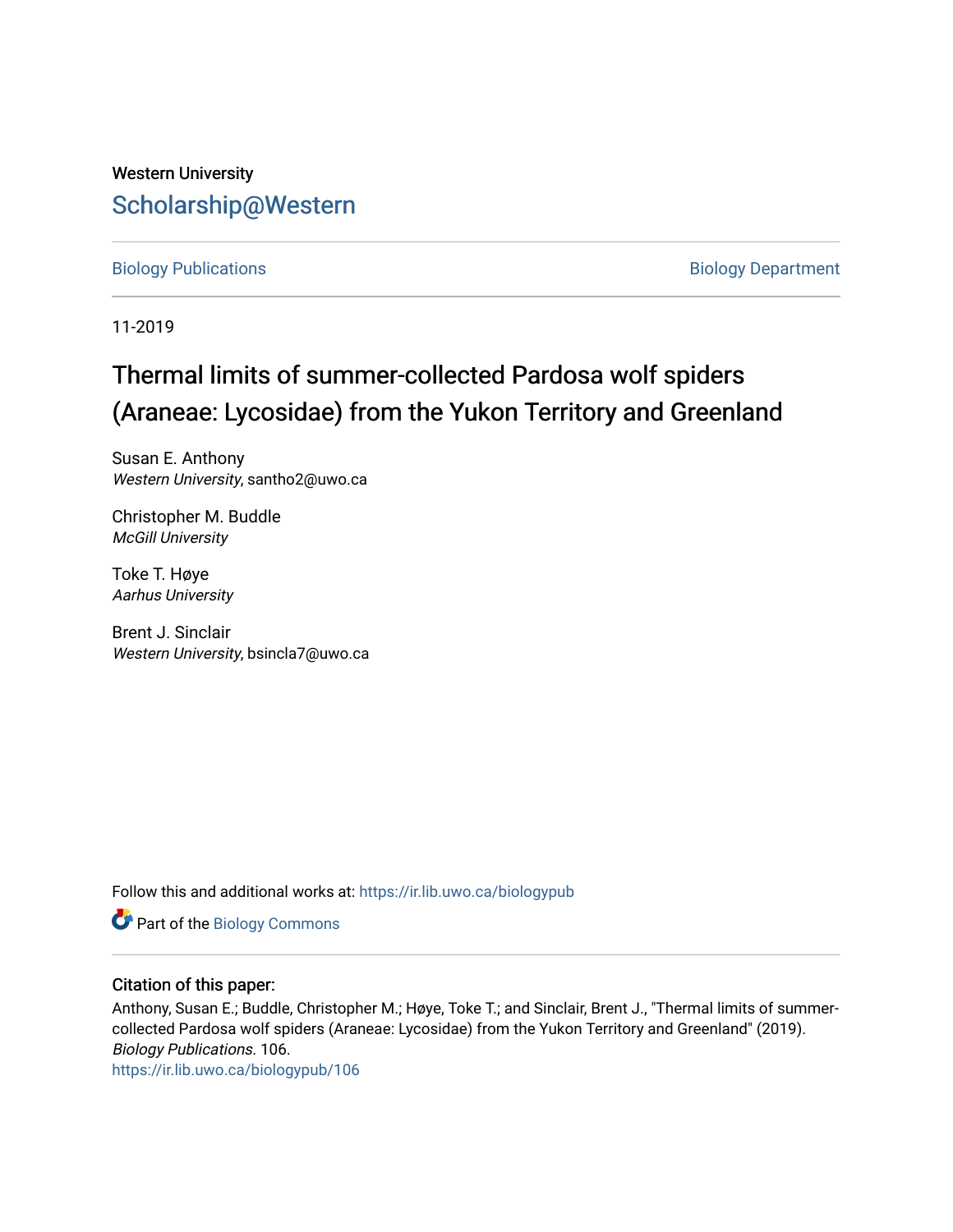| $\mathbf{1}$   | Thermal limits of summer-collected Pardosa wolf spiders (Araneae: Lycosidae) from the                                           |
|----------------|---------------------------------------------------------------------------------------------------------------------------------|
| $\overline{2}$ | <b>Yukon Territory and Greenland</b>                                                                                            |
| 3              |                                                                                                                                 |
| $\overline{4}$ | Susan E. Anthony <sup>1*</sup> , Christopher M. Buddle <sup>2</sup> , Toke T. Høye <sup>3</sup> & Brent J Sinclair <sup>1</sup> |
| 5              |                                                                                                                                 |
| 6              | <sup>1</sup> Department of Biology, University of Western Ontario, London, ON, Canada                                           |
| $\tau$         | <sup>2</sup> Department of Natural Resource Sciences, McGill University, Macdonald Campus, Ste-Anne-                            |
| 8              | de-Bellevue, QC, Canada                                                                                                         |
| 9              | <sup>3</sup> Department of Bioscience, Arctic Research Centre, Grenåvej 14, 8410 Rønde, Aarhus                                  |
| 10             | University, Denmark                                                                                                             |
| 11             | *Author for correspondence: Susan Anthony, Department of Biology, University of                                                 |
| 12             | Western Ontario, 1151 Richmond St. N, London, ON, N6A 5B7, Canada                                                               |
| 13             | Email santho2@uwo.ca; Tel. +1-519-661-2111 x 89158; Fax +1-519-661-3935                                                         |
| 14             |                                                                                                                                 |
| 15             | Susan E. Anthony OrcID: 0000-0003-1533-1817                                                                                     |
| 16             | Christopher M. Buddle OrcID: 0000-0002-7494-9732                                                                                |
| 17             | Toke T. Høye OrcID: 0000-0001-5387-3284                                                                                         |
| 18             | Brent J. Sinclair OrcID: 0000-0002-8191-9910                                                                                    |
| 19             |                                                                                                                                 |
| 20             |                                                                                                                                 |
|                |                                                                                                                                 |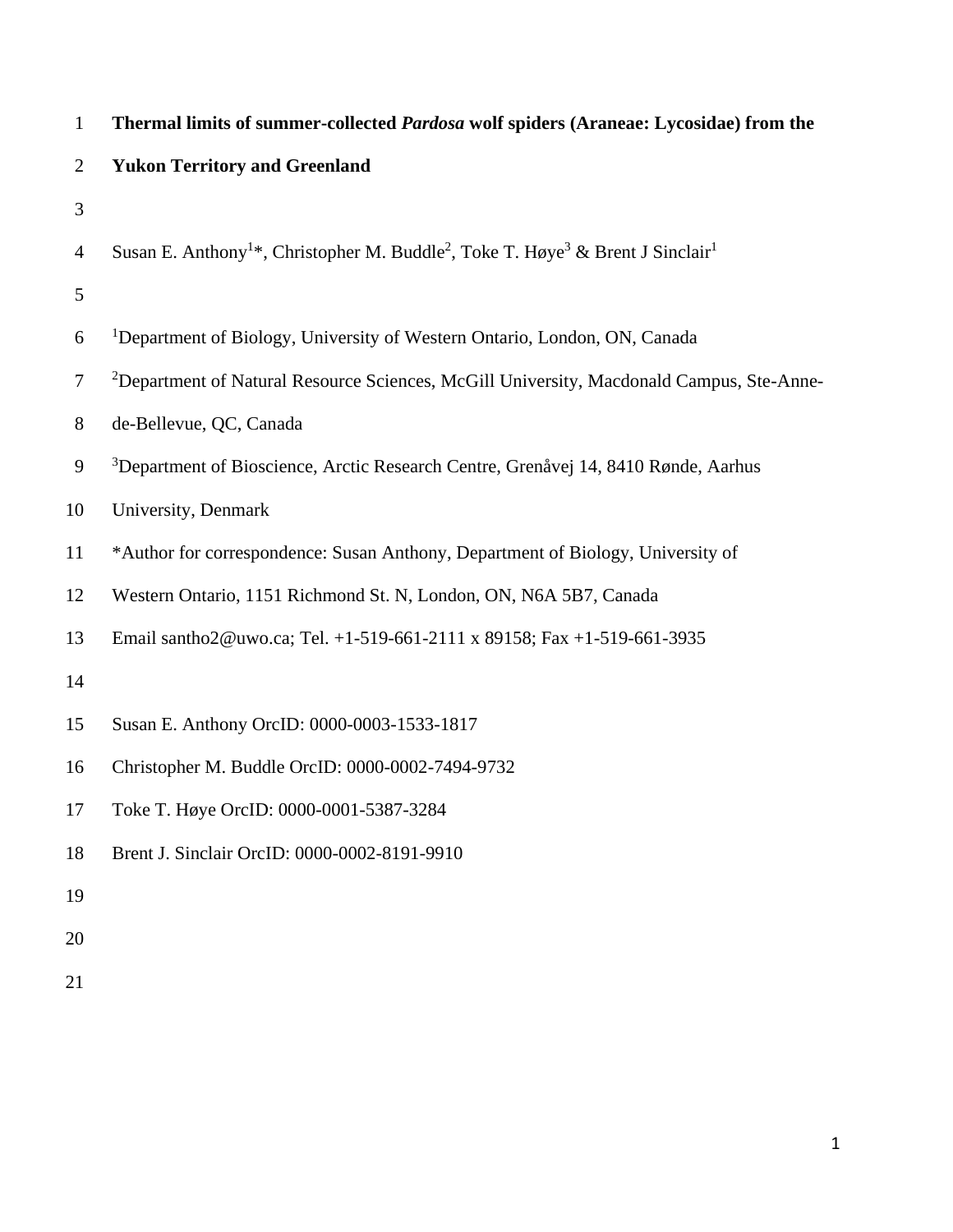#### **Abstract**

 Arctic and sub-Arctic terrestrial ectotherms contend with large daily and seasonal temperature ranges. However, there are few data available on the thermal biology of these high latitude species, especially arachnids. We determined the lower and upper thermal limits of seven species of wolf spider from the genus *Pardosa* (Araneae: Lycosidae) collected in summer from the Yukon Territory (Canada) and Southern Greenland. None of these species survived freezing, and while spiderlings appeared freeze-avoidant, surviving to their supercooling point (SCP, the temperature at which they spontaneously freeze), chill-susceptible adults and juveniles died at temperatures above their SCP. The critical thermal minimum (*CT*min, the lower temperature of activity) and SCP were very close (spiders continued moving until they freeze), and at -5.4 to - 8.4 °C, are not substantially lower than those of lower latitude species. The SCP of spiderlings was significantly lower than that of overwintering juveniles or adults, likely because of their small size. There was no systematic variation in SCP among collection sites, latitude, or species. Critical thermal maxima (*CT*max) ranged from 42.3 to 46.8 °C, showed no systematic patterns of variation, and were also similar to those of lower-latitude relatives. Overall, heat tolerances of the *Pardosa* spp. were likely sufficient to tolerate even very warm Arctic summer temperatures, but cold tolerance is probably inadequate to survive winter conditions. We expect that seasonal thermal plasticity is necessary for overwintering in these species.

#### **Key Words:**

Ectotherm, supercooling point, *CT*max, *CT*min, *Pardosa*, critical thermal limits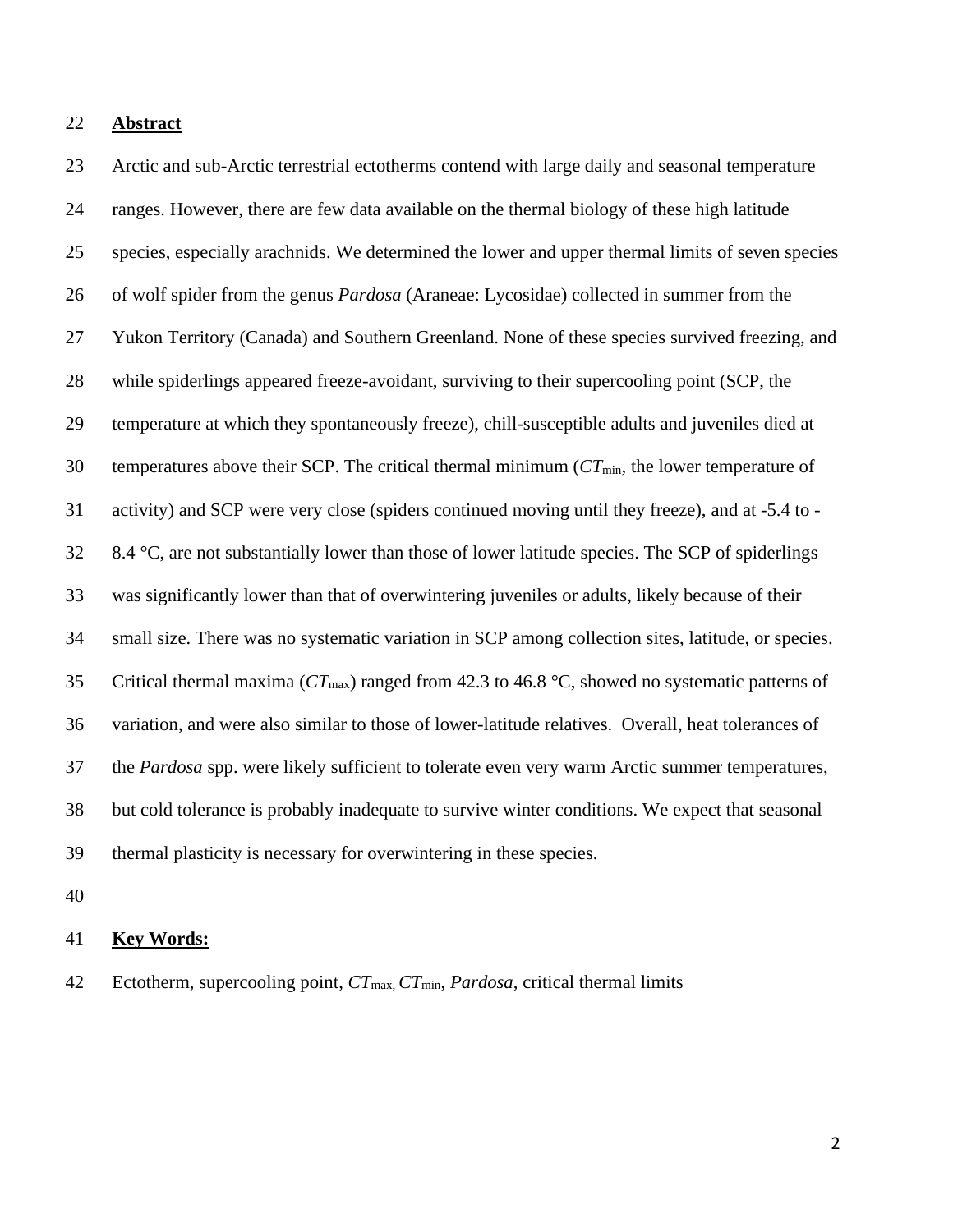#### **Introduction**

 example, air temperature extremes in Eagle Plains, Yukon, Canada (66.4°N) between 2010 and 46 2016 ranged from  $+30.4$  °C in the summer to -39.7 °C in the winter (Road Weather Information System [RWIS], Government of Yukon). Mean temperatures in the Arctic are expected to 48 increase by as much as  $9^{\circ}$ C as a result of climate change (IPCC 2014), with additional impacts from predicted increases in the frequency of extreme weather events (Post et al. 2009; IPCC 2014). The altered Arctic climate has already resulted in changes in ectotherm body size (Høye et al. 2009; Bowden et al. 2013, 2015a) and distribution (Parmesan et al. 1999; Jepsen et al. 2011); as well as phenological mismatch between herbivorous insects and their host plants (Høye and Forchhammer 2008; Post and Forchhammer 2008). The need to predict the responses of terrestrial ectotherms to climate change has motivated a range of macrophysiological studies relating environmental conditions to thermal performance and fitness (Deutsch et al. 2008; Sunday et al. 2011; Sinclair et al. 2016; Bennett et al. 2018). A key conclusion of this work has been that tropical ectotherms are more vulnerable to climate change than their polar counterparts. However, these macrophysiological studies are dependent on the quality of input data and often include only a limited Arctic dataset. For example, Deutsch et al. (2008) exclude locations beyond 60°N and 60°S, while Sunday et al. (2011) include only marine organisms north of 60°N. Thus, these 'global-scale' conclusions (and resultant policy decisions) are drawn without reference to terrestrial Arctic arthropods. Holarctic spiders are speciose (Marusik and Koponen 2005) abundant (Coulson 2000), and subject to long- term monitoring (Gillespie et al. 2019), which means that, if thermal biology data were available, they would be ideal for inclusion in these macrophysiological analyses.

Terrestrial ectotherms in the Arctic experience substantial seasonal temperature fluctuations. For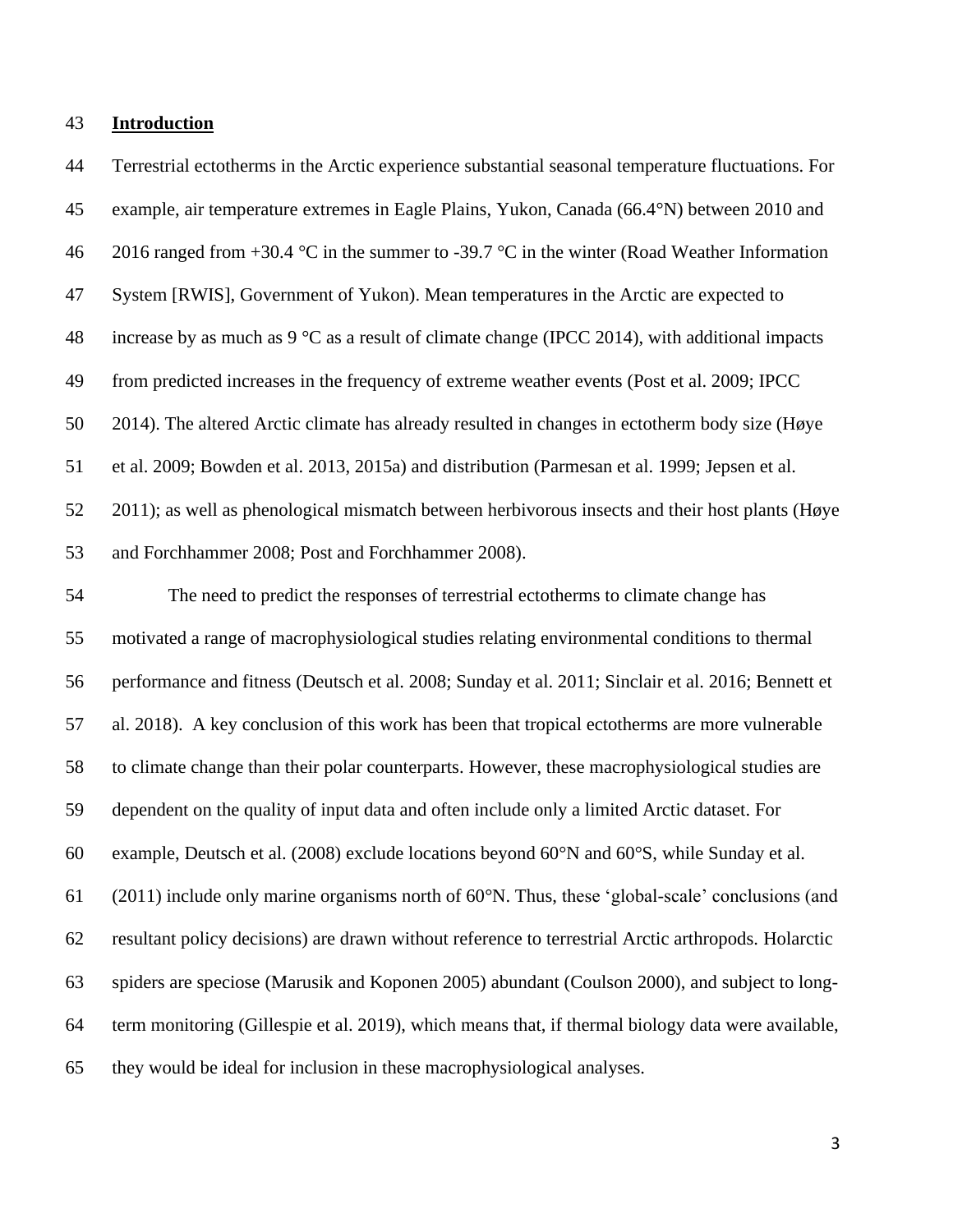| 66 | The cosmopolitan wolf spider genus <i>Pardosa</i> (Lycosidae) reaches high densities in the                                   |
|----|-------------------------------------------------------------------------------------------------------------------------------|
| 67 | Arctic and sub-Arctic; for example, there are $3.4$ individuals $\cdot$ m <sup>-2</sup> in the Ogilvie Mountain area of       |
| 68 | the Yukon Territory (Turney et al. 2018). At high latitudes, Pardosa emerge as juveniles in late                              |
| 69 | spring to feed and grow; older individuals mature into adults, while others overwinter again as                               |
| 70 | juveniles (Buddle 2000; Pickavance 2001). After mating, the females produce one or two egg                                    |
| 71 | sacs per summer. These high-latitude Pardosa will encounter both high and low temperatures                                    |
| 72 | during the summer growth and reproductive season (e.g., in Narsarsuaq, Greenland, on June 21,                                 |
| 73 | 2016, the temperature ranged from $+2.1$ to $+20.4$ °C within 24 h; TTH, unpublished data).                                   |
| 74 | Because of their abundance and ecological importance, and the extensive documentation of their                                |
| 75 | responses to climate change (e.g. Høye et al. 2009), Arctic Pardosa are an appropriate target                                 |
| 76 | taxon for broadening our understanding of the thermal biology of polar spiders.                                               |
| 77 | In ectotherms, activity is temperature-dependent, bounded by the critical thermal                                             |
| 78 | minimum ( $CT_{min}$ ) and maximum ( $CT_{max}$ ), the temperatures at which the ectotherm can no longer                      |
| 79 | move (Huey and Kingsolver 1989; Sinclair et al. 2016). Critical thermal limits vary among both                                |
| 80 | species and populations (Sinclair et al. 2012); in many cases, arthropods living at higher latitudes                          |
| 81 | have broader thermal tolerances (measured as the range between $CT_{min}$ and $CT_{max}$ ), presumably                        |
| 82 | reflecting a latitudinal increase in temperature variance (Calosi et al. 2010). Generally, this                               |
| 83 | broadening thermal tolerance range is driven by greater cold tolerance (Addo-Bediako et al.                                   |
| 84 | 2000). The $CT_{min}$ of spiders can range as low as -8 $^{\circ}$ C in the sub-Antarctic linyphiid <i>Prinerigone</i>        |
| 85 | <i>vagans</i> (Jumbam et al. 2008). The only $CT_{min}$ reported for a lycosid is -2.3 °C in <i>Pardosa</i>                   |
| 86 | groenlandica (Lycosidae) from 44.6°N in Nova Scotia, Canada (Murphy et al. 2008), although                                    |
| 87 | Bayram and Luff (1993a) suggest an activity threshold (which is probably close to the $CT_{min}$ ) of                         |
| 88 | $2^{\circ}$ C for <i>Pardosa pullata</i> in northern England. The $CT_{\text{max}}$ of subadult <i>Pardosa nigriceps</i> from |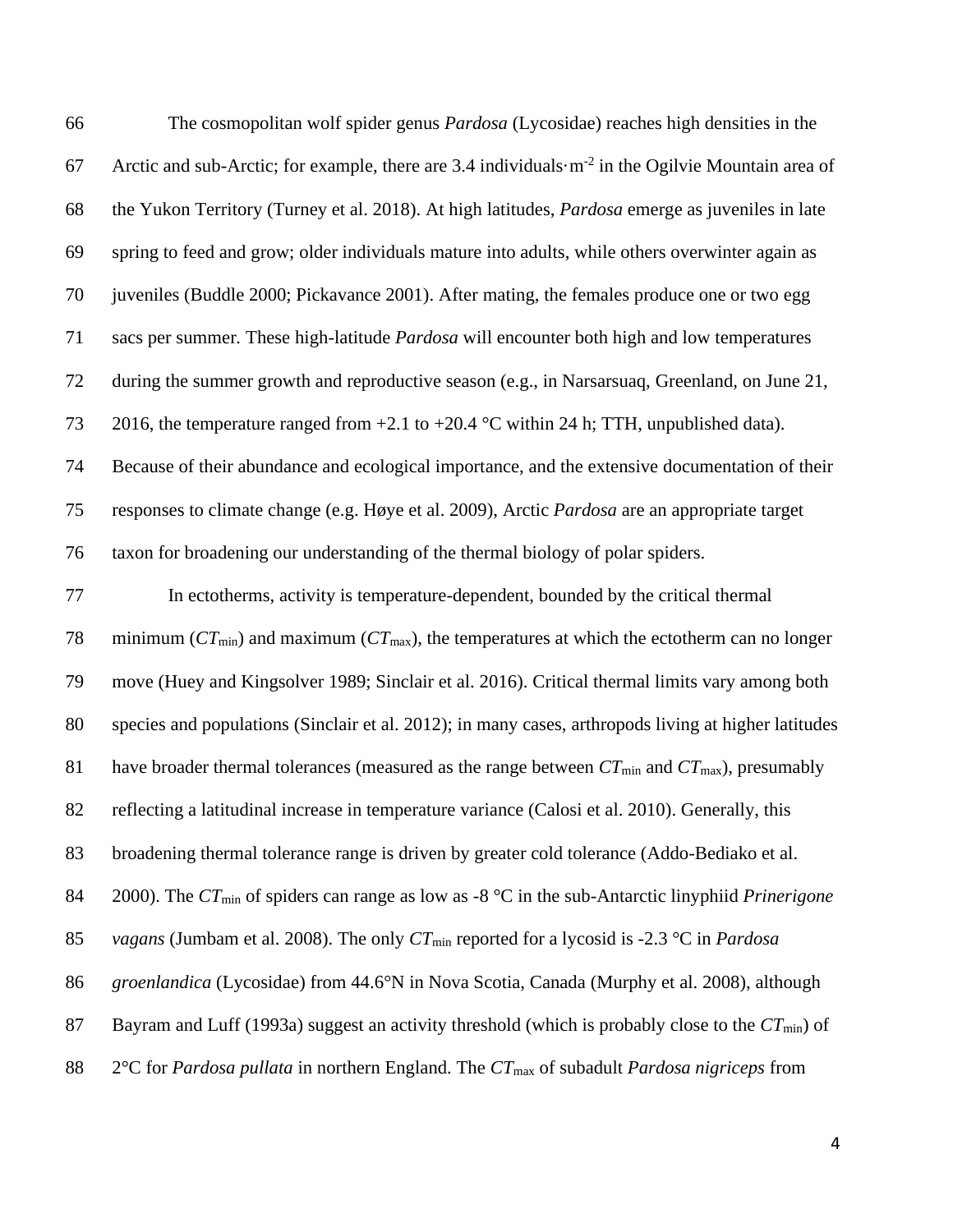Southern Sweden (55.4°N) was +39.7 °C (Almquist 1970), and *Rabidosa rabida* from Arkansas, 90 USA (34.7°N) is +42.9 °C (Stork 2012). In temperate riparian lycosids, microhabitat distribution is determined by a combination of high temperature and desiccation tolerance (DeVito et al. 2004), suggesting that upper thermal limits are ecologically relevant, at least in hot environments.

94 Below the *CT*<sub>min</sub>, arthropods use two main strategies to survive low temperatures: freeze- tolerance and freeze-avoidance. Freeze-tolerant species can survive internal ice formation (Sinclair et al. 2015), whereas freeze-avoidant species are killed by ice formation at their supercooling point (SCP), the temperature at which they freeze, however they will survive low temperatures if unfrozen (Sinclair et al. 2015). By contrast, chill-susceptible species die from low temperatures unrelated to freezing. Spiders that have been studied have been chill-susceptible (Kirchner 1973) or freeze-avoidant (Lee and Baust 1985). Stork (2012) reports that *Rabidosa rabida* did not survive freezing, implying that it is either freeze-avoidant or chill-susceptible, and Bayram and Luff (1993b) report mortality of *Pardosa pullata* at temperatures above the SCP, implying chill-susceptibility.

 Although the ecology of Arctic spiders has received some attention (Hodkinson et al. 2001; Bowden and Buddle 2012; Bowden et al. 2015b; Høye and Culler 2018), there is relatively little information about their thermal biology. This lack of data could account for the absence of polar spiders from macrophysiological studies, in spite of their ecological importance and susceptibility to climate change in the Arctic. Here we report the SCP, cold tolerance strategy, *CT*min, and *CT*max of seven species of *Pardosa* wolf spiders collected from sub-Arctic and Arctic 110 (c. 61 $\rm\degree N$  - 70 $\rm\degree N$ ) habitats in the Yukon Territory (Canada) and Greenland (c. 61 $\rm\degree N$  - 70 $\rm\degree N$ ), contributing to the data available to study global patterns of ectotherm thermal biology.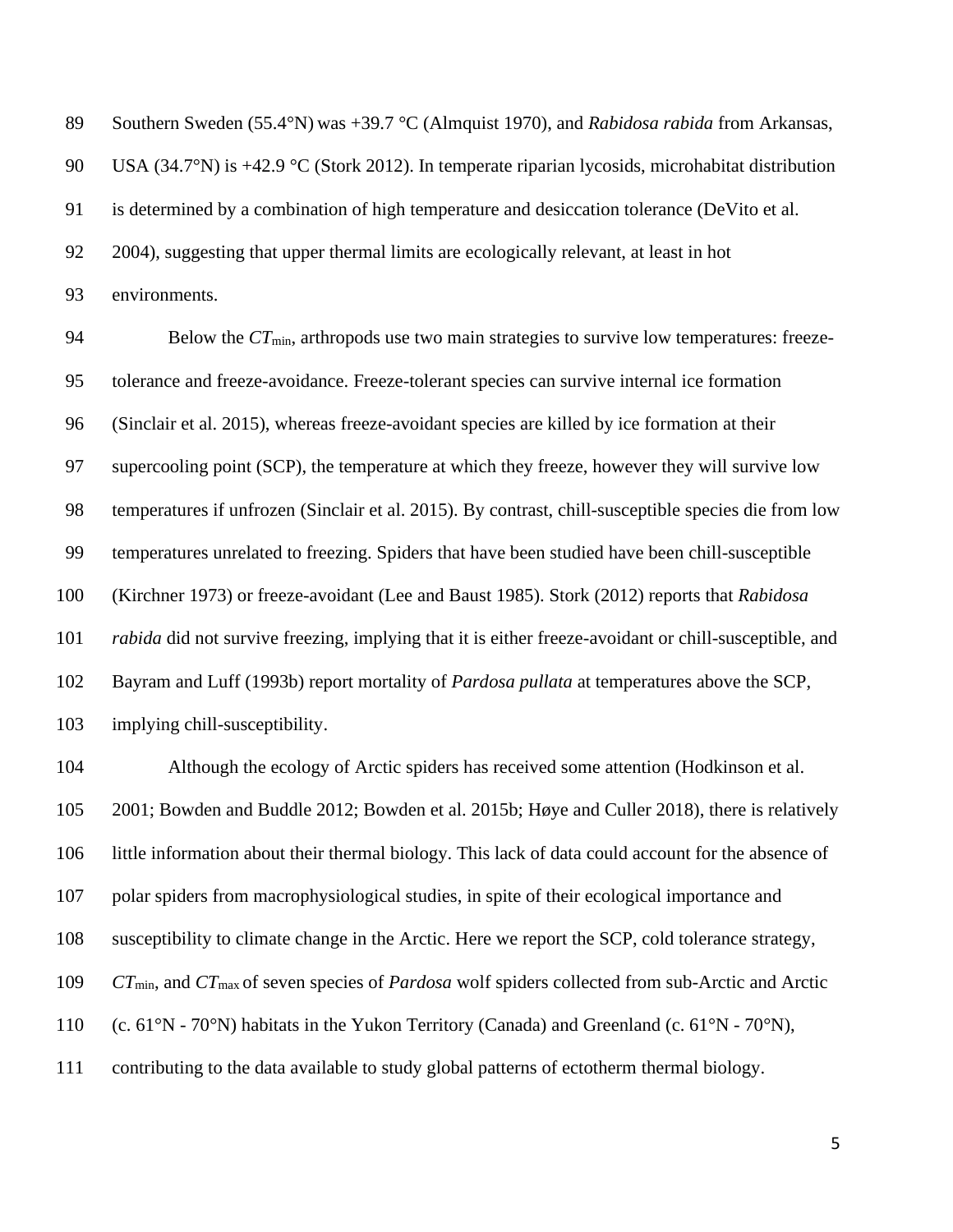#### **Materials and Methods**

#### *Animal collections*

 We studied seven species of *Pardosa* that could be readily collected at our field sites (Table 1). All of these species overwinter for one or more years as juveniles, with adults present and reproducing only in the spring (Pickavance 2001). Of these species, *P. furcifera, P. glacialis, P. groenlandica, P. hyperborea, P. lapponica,* and *P. sodalis* are found only at high latitudes, while *P. moesta* is distributed from the Arctic to more temperate latitudes (Utah and Tennessee) in North America (Dondale and Redner, 1987)*.*  We collected active *Pardosa* spiders by hand into 30-mL plastic containers at nine locations during the boreal summers of 2015 and 2016 (Table 1). Because of the timing of collections, a majority of spiders we collected were female or juvenile (see Table 1); males were included in our analyses only where sample size allowed. We collected adult *P. lapponica*, *P. sodalis*, *P. glacialis*, and *P. moesta* from tundra in Yukon Territory (Yukon Science and Explorer's License 15-15S&E) at three sites along the Dempster Highway, between July 2 and July 10, 2015 (Table 1). The Yukon sites were mostly moist tundra, dominated by low-lying vegetation, with the exception of *P. glacialis*, which we collected from a scree field at the Yukon-North West Territories border (YT-NWT). We maintained the spiders in their collection containers, with damp moss and food (one flightless *Drosophila melanogaster* given every two to three days) and returned them in insulated containers to Western University in London, ON, where they were housed at 12 °C under 24 h light, mimicking Northern Yukon summer conditions. We made all measurements between 4 and 17 days of collection. We collected *P. furcifera*, *P. groenlandica*, and *P. hyperborea* within a two-hour walk of Narsarsuaq in Southern Greenland (Table 1) between June 21 and August 2, 2016 (Greenland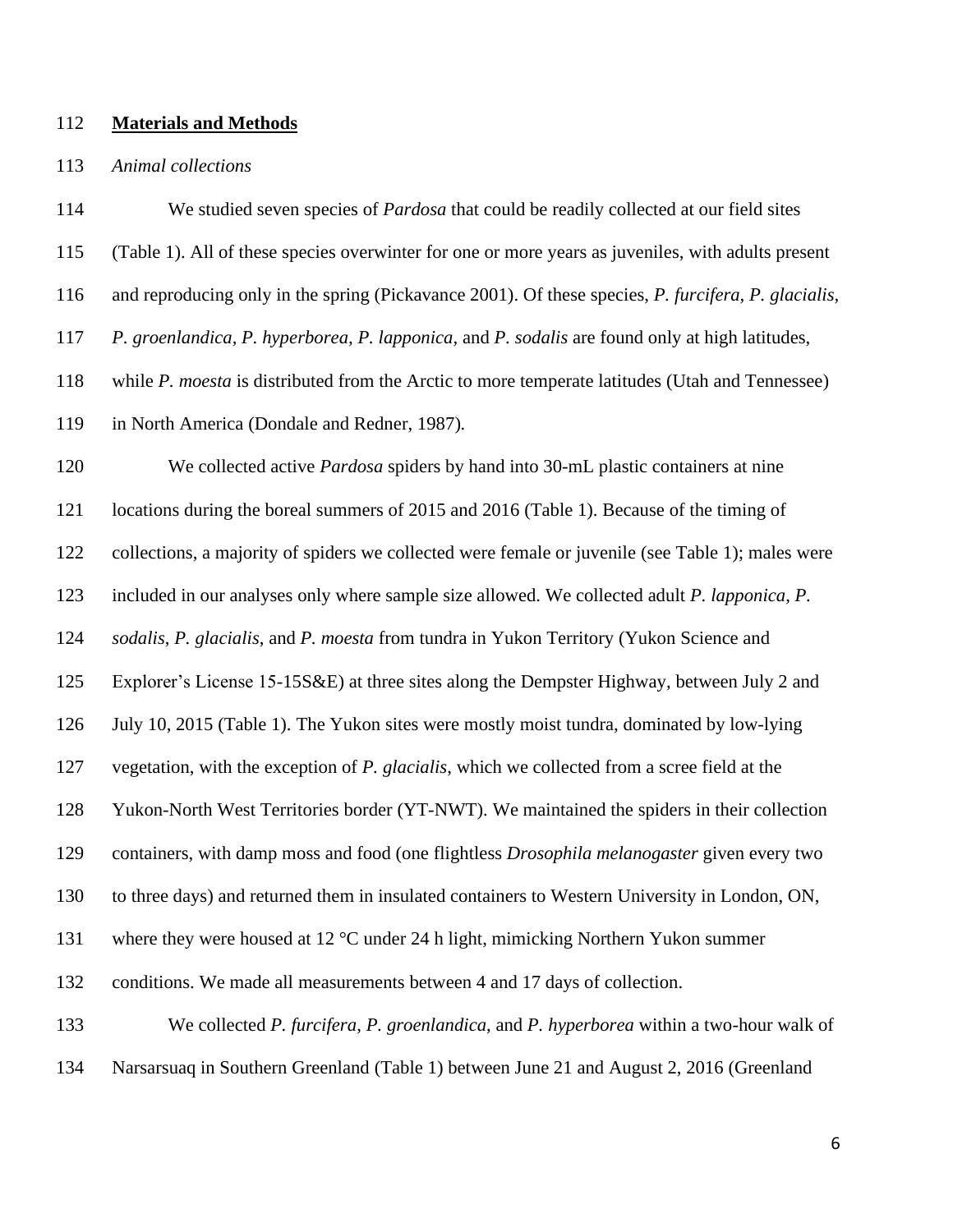Survey License G16-042). Lowland sites were from sea level to c. 80 m a.s.l. and included rocky cobble riverbed (*P. groenlandica*), and moss- and lichen-dominated fen (*P. furcifera* and *P. hyperborea*). Air temperatures during the collection period (1.5 m above ground) ranged from 2 to 22 °C (using a HOBO U30-NRC Weather Station, Onset Computer Corporation, Bourne, MA). The high elevation site was c. 450 m a.s.l. and the *P. furcifera* and *P. hyperborea* habitat was similar to the low elevation site, albeit drier and windier, whereas we collected *P. groenlandica* from dried lake beds. After returning to the laboratory in Narsarsuaq, we held the animals in their collection containers in a clear plastic container in a shaded outdoor area. We separated the Narsarsuaq-collected spiders by age and sex (spiderling, juvenile, sexually mature female, sexually mature male); with the exception of the spiderlings, which were still carried on their mother's abdomen (n=3 *P. hyperborea* mothers; n=4 *P. groenlandica* mothers), until we removed them with a paintbrush immediately before the experiments. We measured thermal limits of the Narsarsuaq-collected *Pardosa* within three days of collection; we did not feed them during that period.

 Adult female *Pardosa glacialis* were collected by hand at two sites on Disko Island, West Greenland (Table 1): at low elevation (50 m a.s.l.) in Blæsedalen, and in a nearby areas with hot 151 springs (50 m a.s.l.) with constant stream temperatures around 10°C. The low elevation site was in dry heath vegetation dominated by *Dryas integrifolia* and *Cassiope tetragona*. The areas surrounding the hot springs were moss dominated. The summer temperatures at Disko Island are about 5 °C cooler than at the collection sites in Narsarsuaq (DMI Is Centralen, www.dmi.dk). The spiders were shipped from Disko Island to Narsarsuaq in 3-mL plastic tubes and kept moist with water-soaked cotton wool. We did not feed the Disko spiders and measured thermal limits approximately one week after collection.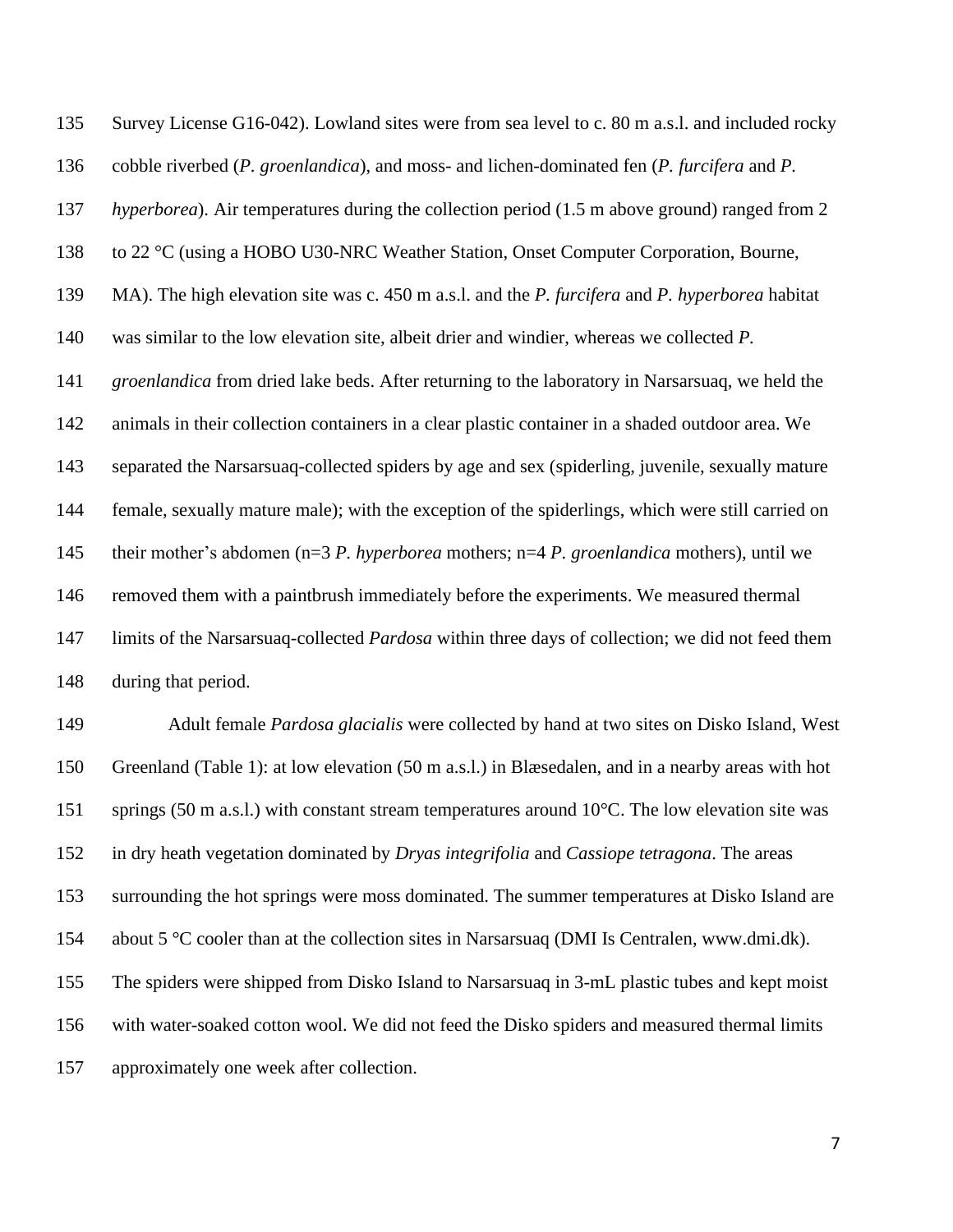## *Measurements of Thermal Biology*

 We measured SCP by putting the spiders in 1.7-mL microcentrifuge tubes in contact with a 36-AWG type-T copper-constantan thermocouple (OMEGA, Laval, Quebec, Canada), held in 162 place with cotton wool. We recorded temperature every 0.5 s using a TC-08 interface and PicoLog software (Pico Technology, Cambridge, UK). The tubes containing the Yukon-collected 164 spiders were placed in holes milled in metal blocks cooled from 12  $^{\circ}$ C at 0.1  $^{\circ}$ C·min<sup>-1</sup> by a refrigerated 50% methanol blend (Lauda Proline 3530, Würzburg, Germany) (Sinclair et al. 166 2015). We cooled the Greenland-collected spiders from 15 °C to 0 °C, at -1.0 °C·min<sup>-1</sup>, then at -167 0.5 °C·min<sup>-1</sup> in a custom-built Peltier-effect cooled copper block. SCP was defined as the lowest temperature immediately before the exotherm (Sinclair et al. 2015). We determined the cold tolerance strategy as outlined by Sinclair et al. (2015). Dead individuals were those that did not move or right themselves 24 h post-chill. For SCP determination of spiderlings, we attached the spiders to the thermocouple using silicone vacuum grease; because it is hard to remove the spiderlings from the grease without damaging them, we did not formally determine their cold tolerance strategy.

174 We measured *CT*<sub>min</sub> by cooling the animals using an approach described by Sinclair et al. (2015). For Yukon-collected spiders, we used jacketed glass chambers cooled by 50% ethylene glycol flowing from a refrigerated circulator (Model 1157P, VWR International, Mississauga, ON, Canada) as described by MacMillan and Sinclair (2011). For Greenland-collected spiders, we housed the spiders in a custom-built copper arena with temperature controlled by a Peltier- effect device. In both cases, we monitored the chamber temperatures with a 36-AWG type-T copper-constantan thermocouple (OMEGA, Laval, Quebec, Canada) connected to a TC-08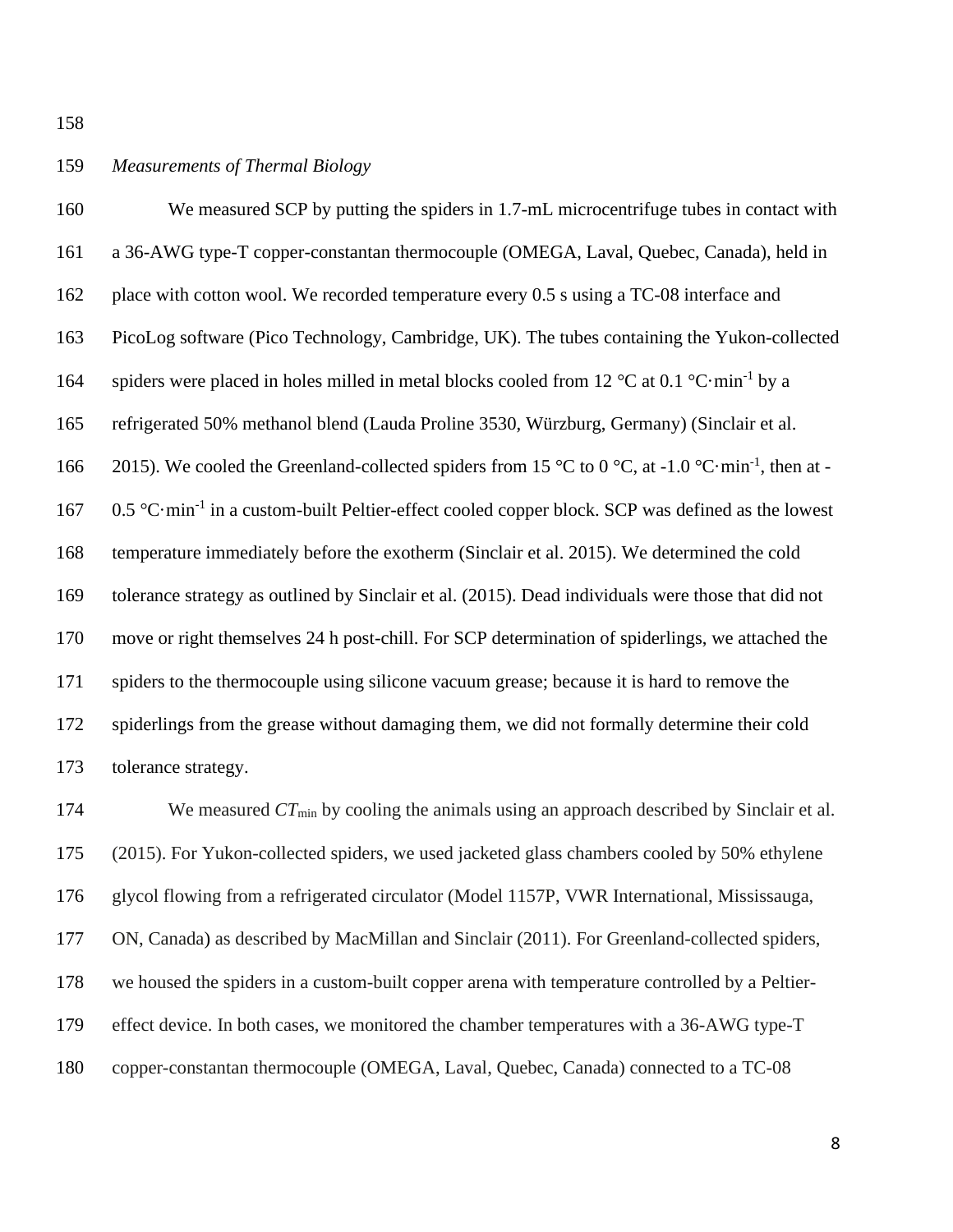| 181        | interface and PicoLog software (Pico Technology, Cambridge, UK). We cooled the Greenland-                                              |
|------------|----------------------------------------------------------------------------------------------------------------------------------------|
| 182        | collected spiders from 15 °C to 0 °C at 1.0 °C min <sup>-1</sup> , followed by 0.25 °C min <sup>-1</sup> until they                    |
| 183        | reached their $CT_{min}$ ; we cooled the Yukon spiders starting at 12 °C by 0.25°C min <sup>-1</sup> . We                              |
| 184        | determined $CT_{min}$ as the temperature at which the animals no longer responded to touch from a                                      |
| 185        | paintbrush, and their legs curled without apparent control (Sinclair et al. 2015). We observed that                                    |
| 186        | adult low elevation P. groenlandica and P. furcifera responded to touch until they froze at their                                      |
| 187        | SCP (SEA, pers. obs.), suggesting that the $CT_{min}$ and SCP coincided, allowing us to measure                                        |
| 188        | SCP as a proxy for lower lethal temperature in these cases.                                                                            |
| 189        | To determine $CT_{\text{max}}$ , we heated the spiders in the apparatus previously described for                                       |
| 190        | cooling. We warmed the Greenland-collected spiders at 1.0 $^{\circ}$ C·min <sup>-1</sup> from 15 $^{\circ}$ C to 30 $^{\circ}$ C, then |
| 191        | +0.25 °C·min <sup>-1</sup> above 30 °C, and the Yukon-collected spiders at 0.25 °C·min <sup>-1</sup> from 12 °C until                  |
| 192        | the animals spasmed, and their legs curled (Lutterschmidt and Hutchison 1997). We weighed the                                          |
| 193        | Pardosa spiders after the measurements of thermal tolerance.                                                                           |
| $1 \cap 4$ |                                                                                                                                        |

*Analyses*

196 We compared the SCP and  $CT_{\text{max}}$  within *Pardosa* species among age group (spiderling, 197 juvenile, and adult females), elevation (high and low), and the age  $\times$  elevation interaction by 2- way ANOVA and Tukey's *post hoc* test. We tested the interaction between juveniles and adults because they may respond differently to their microclimates separated by elevation. Where sufficient males were available to measure a trait, we compared adult males and females using Welch's t-test. We compared the *CT*max in *P. lapponica* and *P. sodalis* between populations separated by latitude in the Yukon by Welch's t-test; we did not collect sufficient *Pardosa* from each collection site in the Yukon to allow latitudinal comparisons within species of SCP and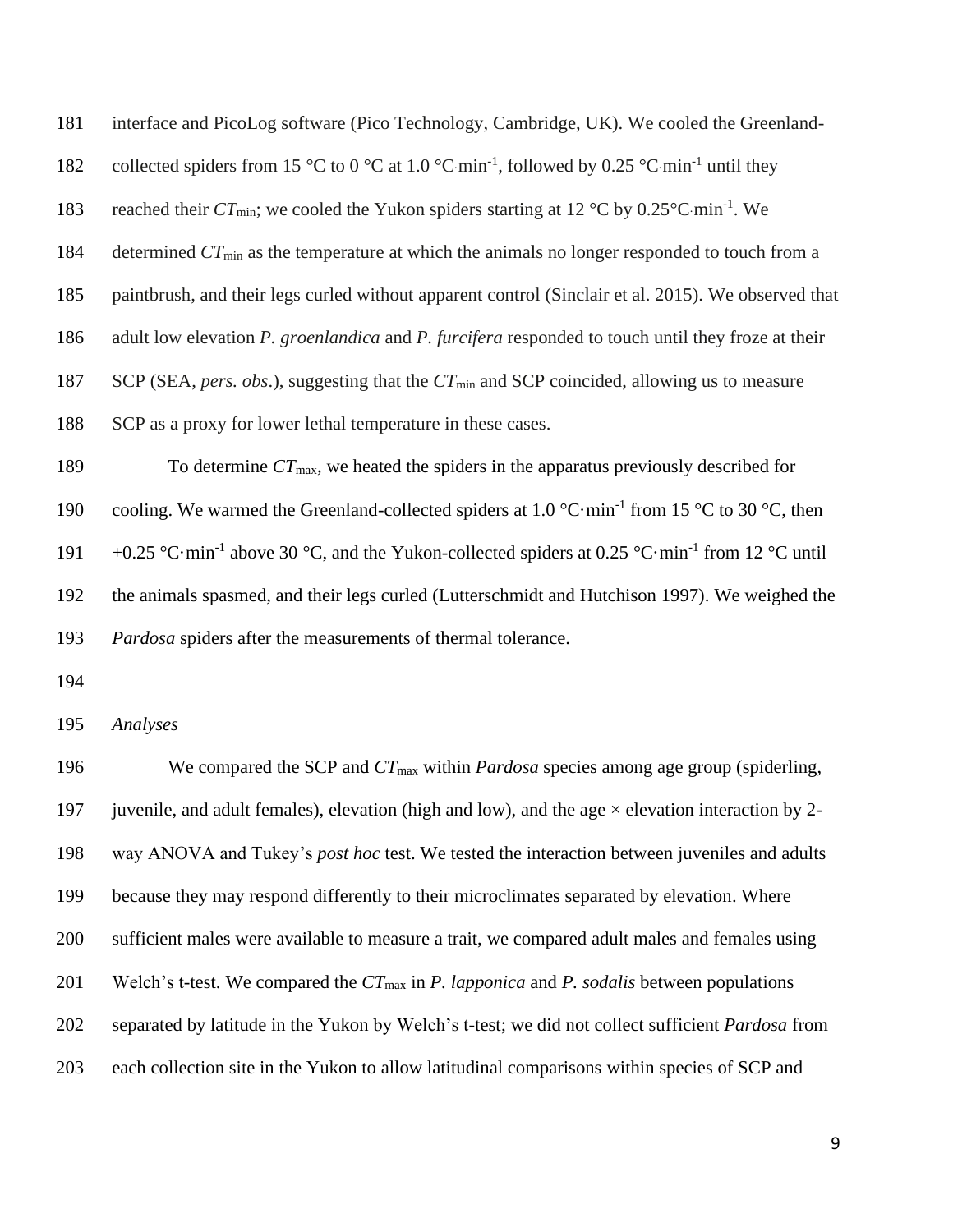- 204 *CT*<sub>min</sub>, nor were there enough species to test for correlation between mean body size and mean
- 205 SCP or  $CT_{\text{max}}$  among species. We performed all analyses using R version 3.2.2 (R Development
- 206 Core Team, 2016). All raw data are available in the supplementary online material.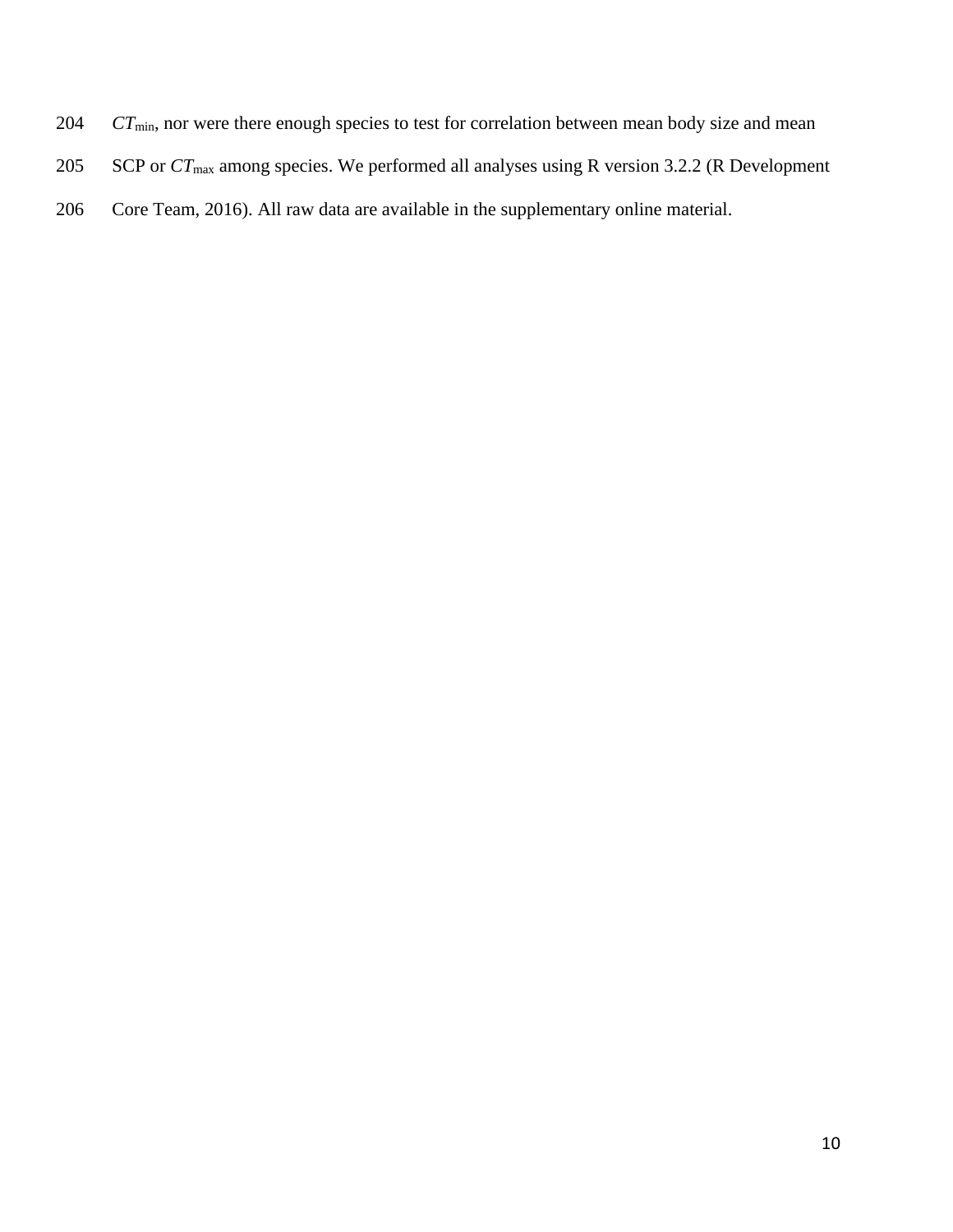**Results**

 None of the 275 spiders we froze as part of SCP or cold tolerance strategy determinations survived ice formation. Cold tolerance strategies are summarized in Table 2. All juvenile spiders we measured were freeze avoidant, as were all adult females from the Yukon and adult female *P. furcifera* and *P. groenlandica* from high elevations in Greenland. Adult female *P. groenlandica* from low elevation were chill-susceptible, as were all the *P. hyperborea* adult females. *Pardosa groenlandica* (high and low elevation) and *P. hyperborea* spiderlings appeared to be chill- susceptible, however, much mortality was likely due to the difficulty of removing the spiders from the adhering grease, making it difficult to separate handling- and cold-related mortality. The SCPs of Arctic *Pardosa* ranged from -23.3 °C in a low elevation *P. groenlandica*  spiderling, to -4.5 °C in two *P. glacialis* adult females collected at near hot springs on Disko 218 Island, Greenland. The mean SCPs of Yukon-collected *Pardosa* ranged from -5.4 °C  $\pm$  0.2 (*n* = 219 10; female *P. lapponica*) to -6.8 °C  $\pm$  0.3 (*n* = 8; female *P. glacialis*), and in adult Yukon females, the SCP appears to be slightly higher in larger species (Fig. 2). Among *P. glacialis*, the SCP of the low elevation Disko Island population was significantly higher than both the hot 222 springs location and those collected from the Yukon Territory (Table 3, 4). Within the Greenland-collected species, the SCP of *P. furcifera* juveniles was 224 significantly lower than that of the adult females  $(F_{2,32} = 5.46, p = 0.009)$ , however there was no effect of elevation on SCP nor an age × elevation interaction (Table 3, 4). *Pardosa groenlandica*  and *P. hyperborea* spiderlings had lower mean SCPs than juveniles and adult females of the same species; the SCP of the *P. groenlandica* spiderlings was higher in the high elevation site, 228 and there was an age  $\times$  elevation interaction (Table 3, 4). Eliminating the spiderlings from the analysis, the SCP of *P. groenlandica* and *P. hyperborea* juveniles and adult females did not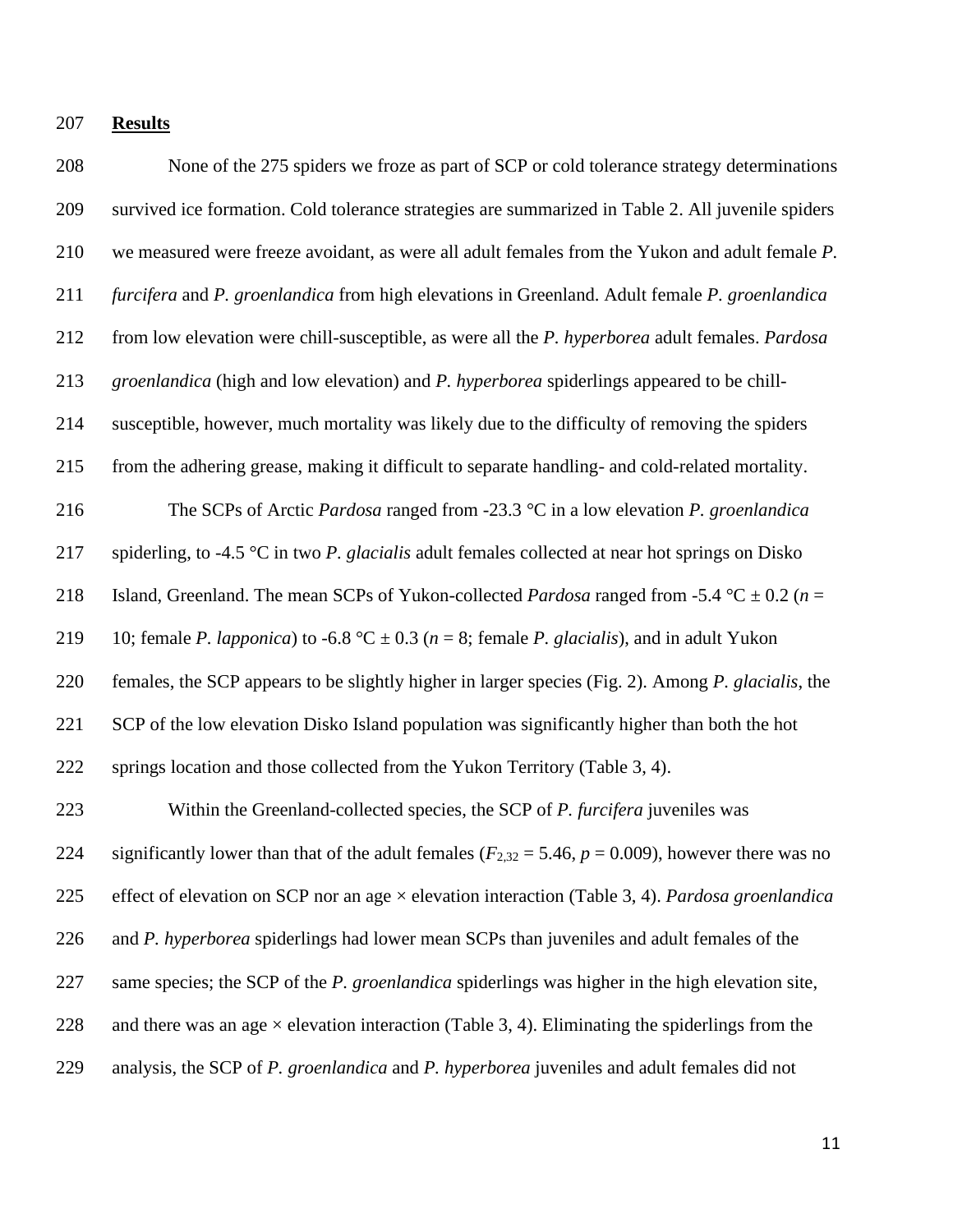| 230 | differ, nor was there a difference in SCP between collection elevations, or an age $\times$ elevation       |
|-----|-------------------------------------------------------------------------------------------------------------|
| 231 | interaction (Table 3). The SCPs of adult male and female P. furcifera (low elevation), P.                   |
| 232 | <i>groenlandica</i> (high elevation), and <i>P. hyperborea</i> (low elevation) did not differ significantly |
| 233 | $(Table 3, 4)$ .                                                                                            |

| 234 | The lowest $CT_{min}$ we measured was -6.9 °C in an adult female P. glacialis from the YT-                |
|-----|-----------------------------------------------------------------------------------------------------------|
| 235 | NWT Border, while the highest was $+1.7$ °C in an adult female <i>P. lapponica</i> from Tombstone         |
| 236 | Mountains in the Yukon Territory. The mean $CT_{min}$ of the Yukon-collected <i>Pardosa</i> fell within a |
| 237 | 1.4 °C range; from -4.5 ± 0.3 °C ( $n = 9$ ; adult female P. moesta) to -5.7 ± 0.3 °C ( $n = 10$ ; adult  |
| 238 | female P. glacialis; Fig. 1), and there was no difference in $CT_{min}$ among the Yukon-collected         |
| 239 | <i>Pardosa</i> species (Fig. 1). The $CT_{min}$ of the juvenile, Greenland-collected P. groenlandica from |
| 240 | low elevations was -2.2 $\pm$ 0.2 °C ( <i>n</i> = 11; Fig. 1).                                            |
|     |                                                                                                           |

 The *CT*max of Arctic *Pardosa* ranged from +30.5 °C in an adult female *P. lapponica* from the YT-NWT border, to +48.7 °C in an adult female *P. glacialis* from the Ogilvie Mountains. 243 The mean  $CT_{\text{max}}$  of Greenland-collected *Pardosa* fell between  $42.3 \pm 0.3$  °C ( $n = 10$ ) and 46.6 °C  $\pm$  0.5 °C (*n* = 11), and *CT*<sub>max</sub> was generally higher in larger species (Table 5).

245 Within species, there was no relationship between  $CT_{\text{max}}$  and latitude within the Yukon-246 collected *P. lapponica* and *P. sodalis* (*P. lapponica*:  $t_{4.8} = 0.788$ ,  $p = 0.468$ ; *P. sodalis*:  $t_{4.7} =$  0.681, *p* = 0.528; Table 5). Within the Greenland-collected *Pardosa*, the *CT*max of juvenile *P. furcifera* was significantly lower than female adults, but there was no difference between the high and low elevation populations (Table 3, 5). The *CT*max was higher in the juvenile *P. hyperborea* than the female adults: the *CT*max of all *P. hyperborea* from higher elevation populations were significantly lower than that of spiders from lower elevations. There was also 252 an age  $\times$  elevation interaction: the juveniles had a greater increase in  $CT<sub>max</sub>$  between populations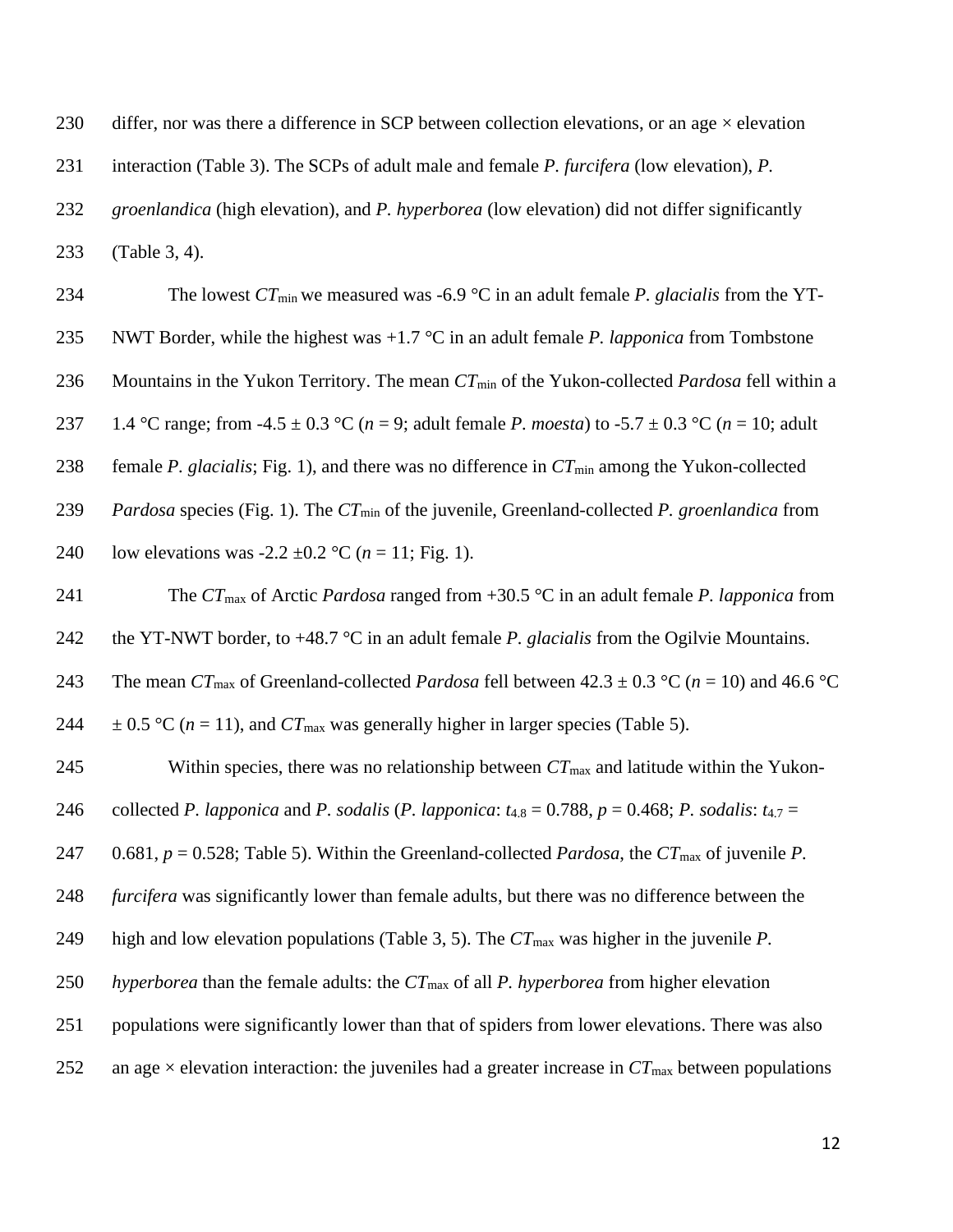- than the female adults (Table 3, 5). The *CT*max of *P. glacialis* collected from the Yukon was
- 254 similar to that of the Disko Island hot spring population, and they were both c.  $2^{\circ}$ C higher than
- 255 that of the Disko Island low elevation population ( $F_{2,32} = 31.56$ ,  $p < 0.001$ ; Table 5).
- 

#### **Discussion**

 Spiders are abundant in Arctic and sub-Arctic terrestrial ecosystems (Hodkinson et al. 2001), yet because their thermal biology has received only limited attention they are poorly represented in global-scale meta-analyses (e.g., Deutsch et al. 2008; Sunday et al. 2011). Here, we show that the *CT*min and SCP of *Pardosa* from Greenland and Yukon are slightly lower than those of their lower-latitude congeners: c. 3 °C lower than *P. groenlandica* collected in Nova Scotia, Canada (Murphy et al. 2008) and both summer- and winter-collected *Pardosa* from 264 Northern England (Bayram and Luff 1993b). By contrast, their  $CT_{\text{max}}$  is similar to that of lower- latitude spiders (e.g. Schmalhofer 1999). This pattern is consistent with observations for insects (Addo-Bediako et al. 2000), in which species are more cold-tolerant towards the poles, but there is little latitudinal variation in upper thermal limits.

 In keeping with reports for other spiders (Kirchner 1973; Kirchner 1987), we found that summer-collected Greenland and Yukon *Pardosa* were largely chill-susceptible. We note that in almost all cases, the *CT*min and SCP appeared to be very close together. For example, the freeze- avoidant Yukon-collected adult female *P. lapponica* has a mean *CT*min of -5.5 °C and a mean 272 SCP of -5.4 °C (Fig 1). We use the proximity of  $CT_{min}$ , SCP, and lethal temperature to justify using SCP as a convenient metric of cold tolerance in these species. We acknowledge that we have based these measurements on brief exposures to cold, and that the profile of low-temperature survival can be dependent on both the temperature and duration of exposure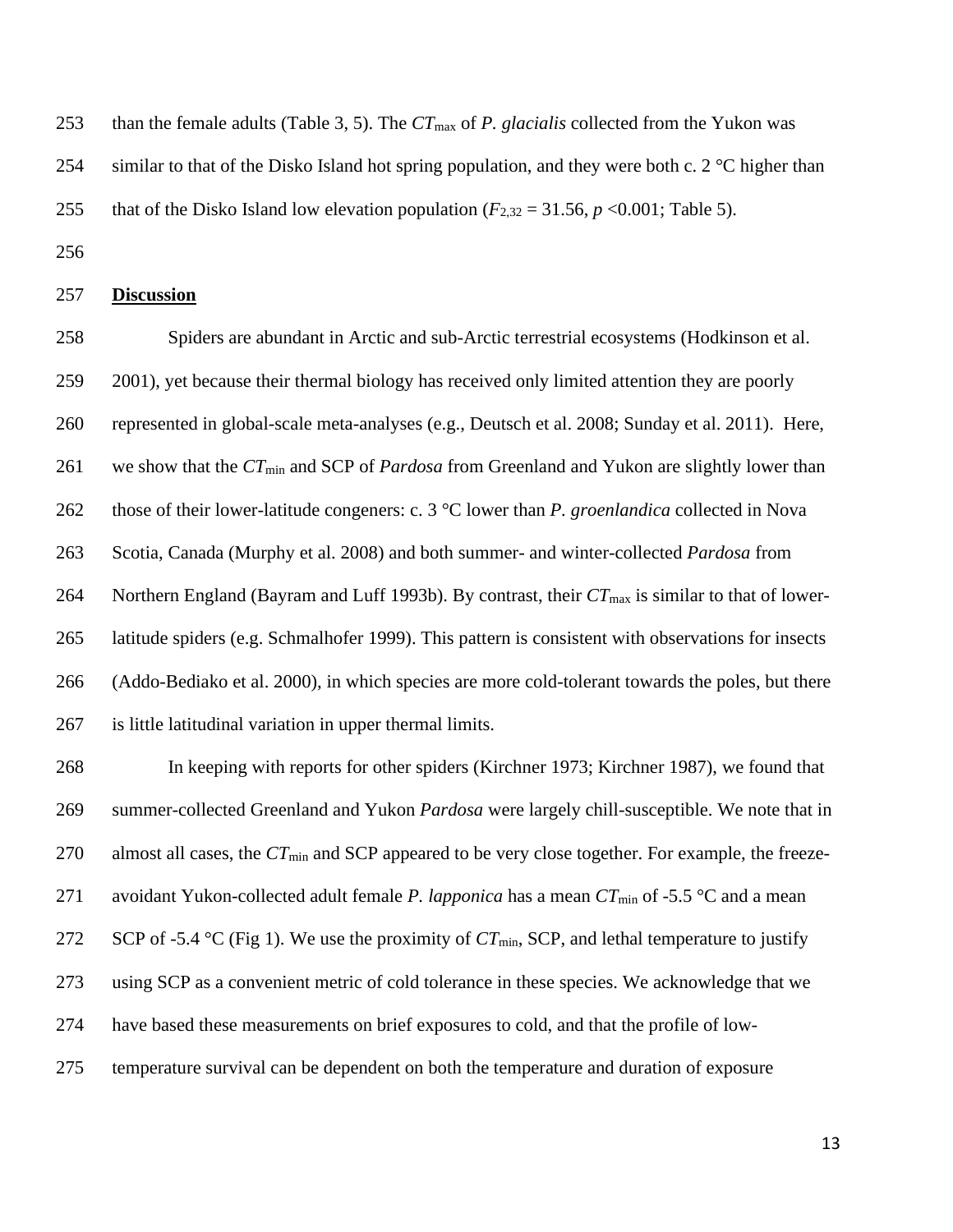(Sinclair et al. 2015); thus, experiments exploring longer cold exposures could reveal mortality at higher temperatures. However, we note that many freeze-avoidant and chill-susceptible arthropods can withstand long cold exposures (Bale 1993), and that we can reasonably expect spiders from these Arctic and sub-Arctic habitats to be tolerant of long exposures to the relatively mild sub-zero temperatures we explore here.

 Spiderlings had much lower SCPs than other life stages. This could be because of their small size and lack of feeding, both of which will favour low SCPs (Salt 1961; Zachariassen et al. 2004), and may also be consistent with this life stage encountering sub-zero temperatures at high altitude when dispersing by ballooning (Decae 1987; Foelix 2011). Unlike in other life stages, we did observe some variation in SCP among *P. groenlandica* spiderlings which was roughly consistent with expectations based on collection locality: high elevation-collected individuals had lower SCPs than their low-elevation counterparts. In general, *Pardosa* spp. with lower body mass tended to have lower SCP and *CT*max. This suggests that future comparisons of SCP and *CT*max, among species should account for body size, especially since small animals tend to have lower SCPs (Salt 1961; Zachariassen et al. 2004), and also more quickly dehydrate when exposed to high temperatures, which may affect critical thermal limits and SCP (Harrison et al. 2012).

 Arctic *Pardosa* reach sexual maturity in the early summer and die at the end of the breeding season. It is the juveniles that overwinter, in some cases more than once (Buddle 2000). For this reason, we expected greater low temperature tolerance in the juveniles compared to the adults, but found no evidence of this, which implies that the juveniles likely significantly increase their cold tolerance (and possibly even change cold tolerance strategy) in the lead up to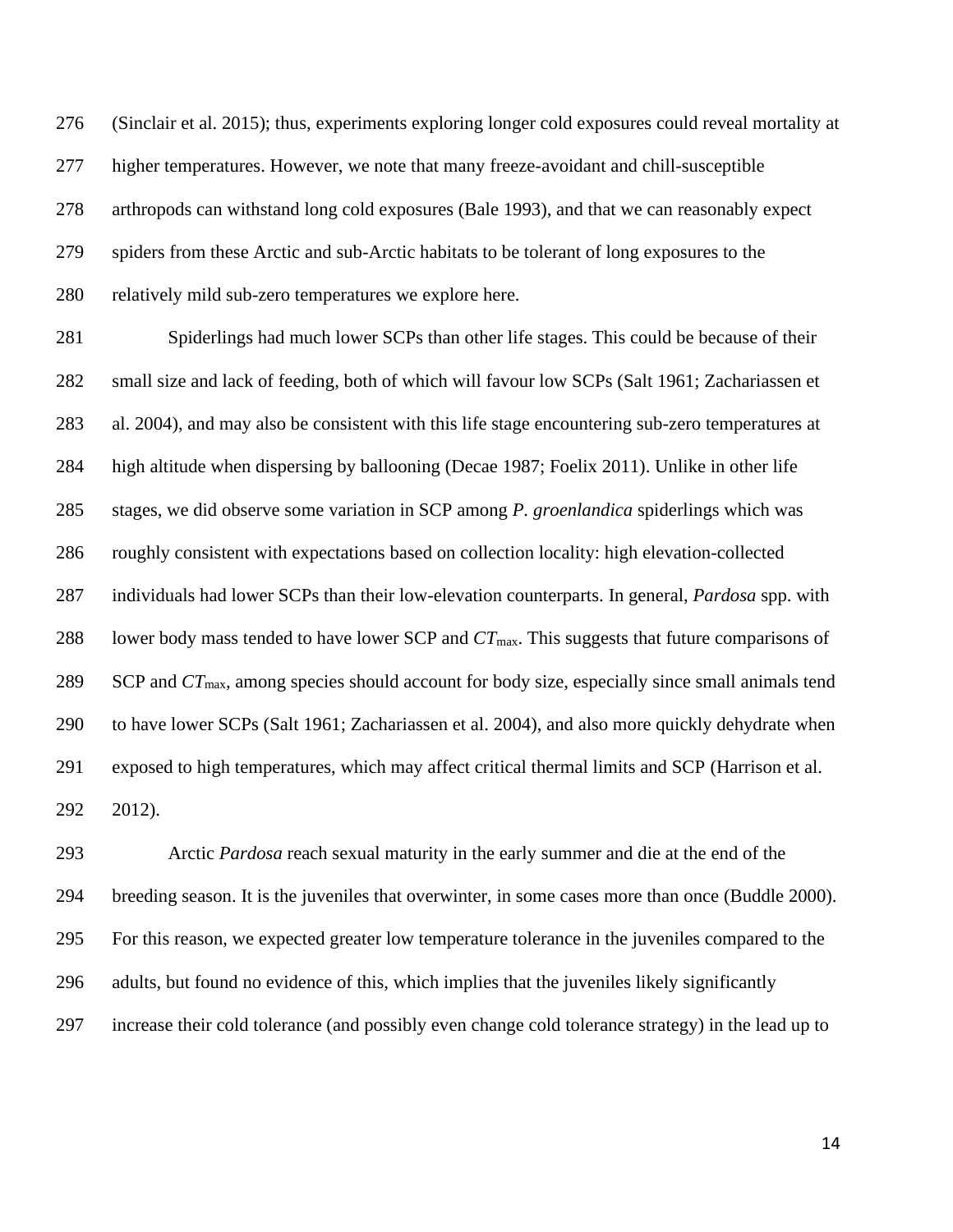winter. We suggest that laboratory acclimation and seasonal comparisons will be necessary to extrapolate this work to allow cold tolerance-based estimates of overwintering capacity.

 The *CT*max of the Yukon and Greenland *Pardosa* were consistent with those reported for other spiders: for example, +45.1 °C in *Misumenops asperatus* (Thomisidae) from New Jersey (Schmalhofer 1999) and +46.9 °C in *Peucietia viridans* (Oxyopidae) from Tennessee (Hanna and Cobb 2007). Surface temperatures in tundra can exceed 30 °C (SEA pers. obs. 6 July 2015 at 65.8°N in YT), so this high tolerance to high temperatures means that *Pardosa* will likely not encounter temperatures close to their *CT*max and will therefore be able to take full advantage of the summer growing season. We observed some variation in *CT*max among populations that is consistent with the expectation that lower elevation (and latitude) populations of *P. hyperborea* have higher *CT*max (and therefore presumably high-temperature tolerance) than their high elevation counterparts.

 Our data are useful for comparison with other studies reporting or comparing thermal tolerances of arthropods measured during the growing season. However, the most significant latitudinal differences in climate occur in winter (Williams et al. 2015). Like the Beringian pseudoscorpion, also collected in Yukon (Anthony et al. 2016), the cold tolerance we measured for these juvenile polar *Pardosa* would be insufficient to survive the temperatures we expect they would encounter in the winter. In the absence of a capacity for substantial thermal buffering (underlying permafrost will yield low soil temperatures), we expect that juveniles of these species exhibit significant seasonal variation in cold tolerance and suggest that these seasonal variations will be interesting to explore to understand the limits of thermal tolerance in polar spiders.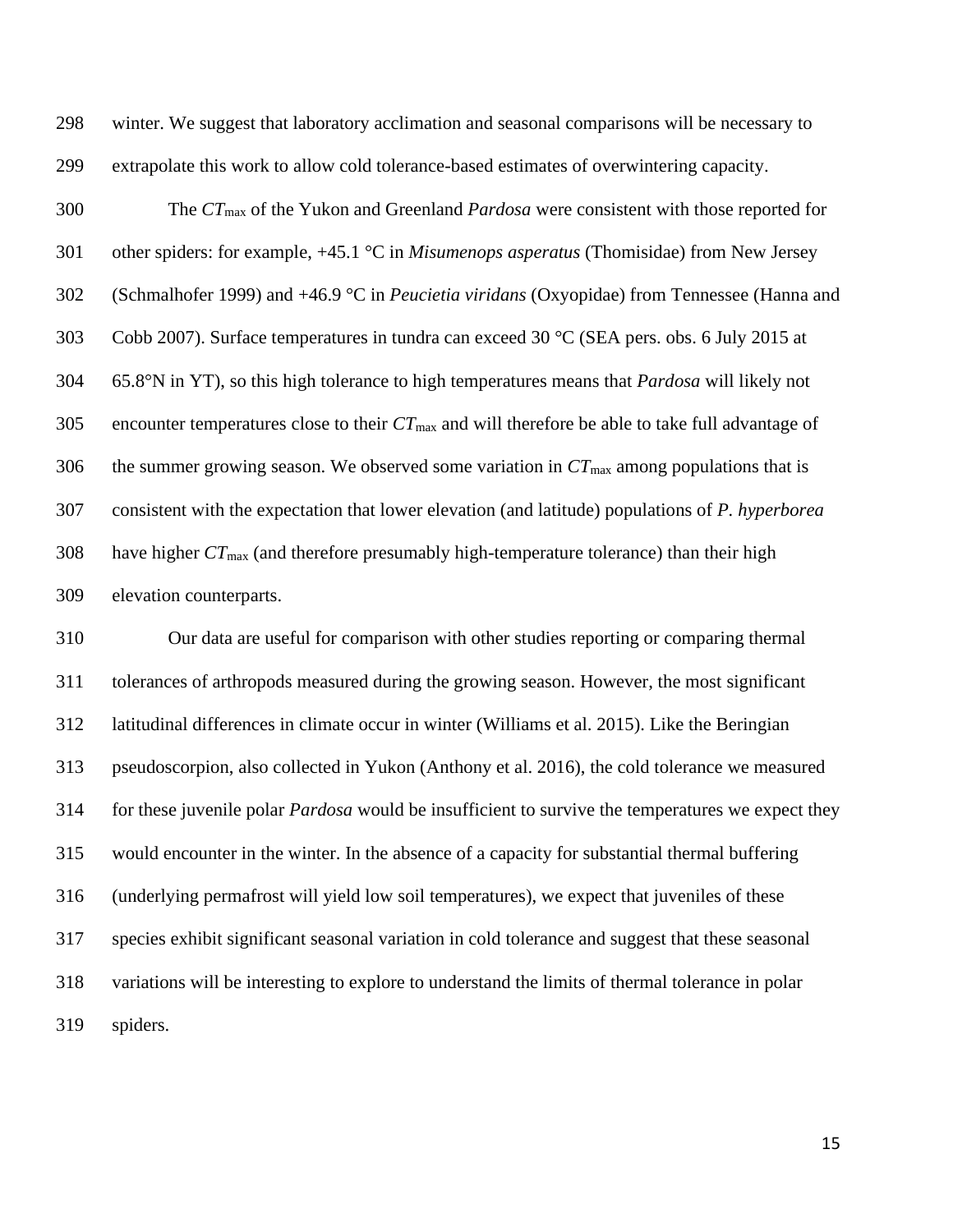#### **Acknowledgements**

- We would like to thank M. McFarlane, S. Turney, A.-S. Caron, A. Asmus, M. Skytte, T.
- Henrikson, M. Nielsen, B. Danielsen for collections in the field and C. Howard and A. Howard
- for logistical support. We would also like to thank DMI Is Centralen (Ice Patrol) for providing
- lodging and laboratory space in Greenland, and J. Aukema, J. Vanstone, D. Sweiger, and C.
- Cook of Western University for construction of "Freezy McFreezeface" (our Peltier temperature
- control device). Financial support was provided by a Northern Scientific Training Program grant
- to SEA, the Natural Sciences and Engineering Research Council of Canada (NSERC) via
- Discovery Grants to BJS and CMB, and a Northern Research Supplement to CMB, Western
- University via a strategic support grant to BJS, The Carlsberg Foundation (grant CF14-0992) and
- Arctic Research Center at Aarhus University to TTH. Thanks to Joe Bowden and three

anonymous referees for comments that improved the manuscript.

- 
- The datasets generated during and/or analysed during the current study are available from the

corresponding author on reasonable request.

#### **Compliance with Ethical Standards**

There are no conflicts of interest to declare.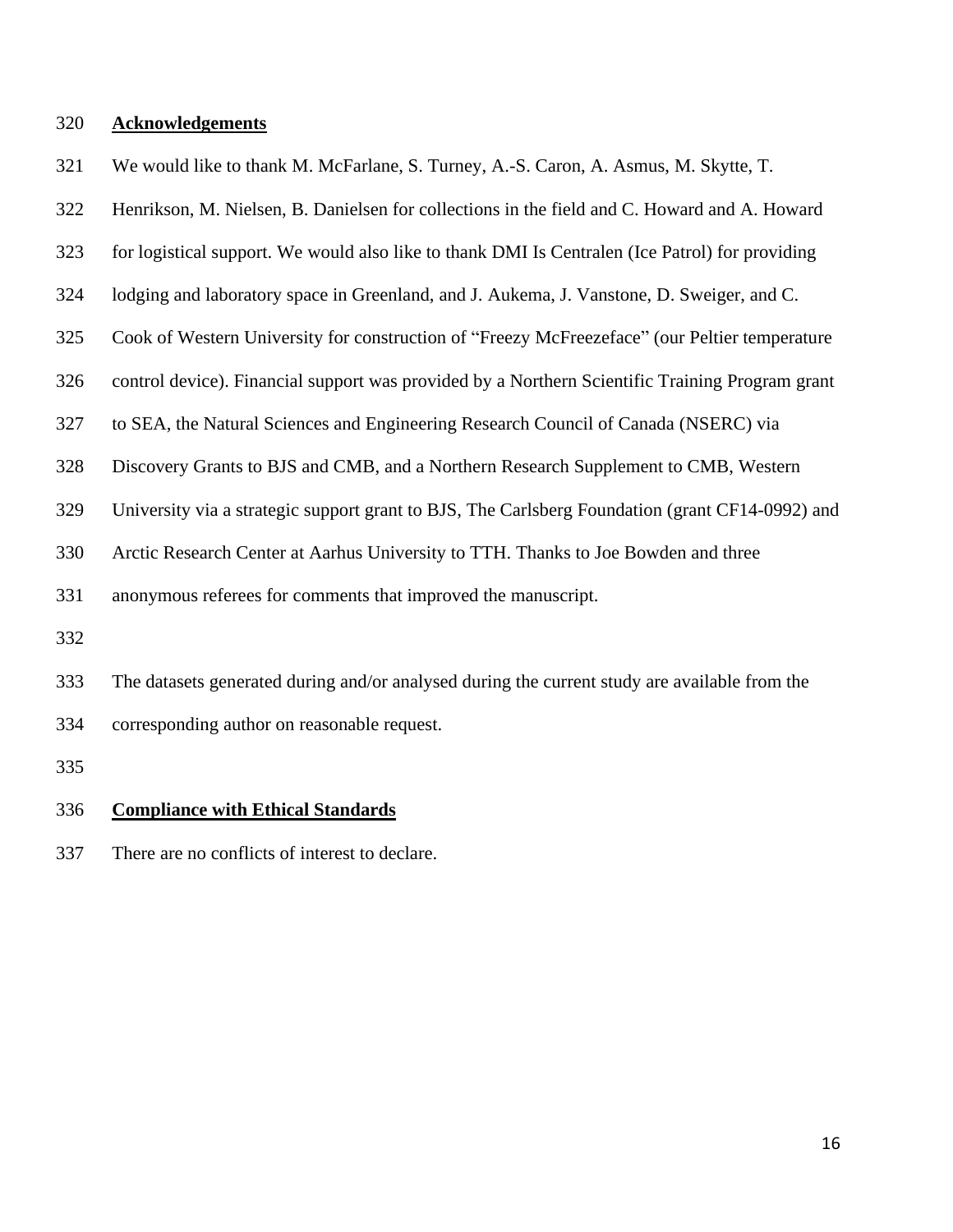## **References**

 Addo-Bediako A, Chown SL, Gaston KJ (2000) Thermal tolerance, climatic variability and latitude. Proc R Soc Lond B 267:739-745 http://doi.org/10.1098/rspb.2000.1065 Almquist S (1970) Thermal tolerances and preferences of some dune-living spiders. Oikos 21:230-238 http://doi.org/10.2307/3543678 Anthony SE, Buddle CM, Sinclair BJ (2016) Thermal biology and immersion tolerance of the Beringian pseudoscorpion *Wyochernes asiaticus*. Polar Biol 39:1351-1355 http://doi.org/10.1007/s00300-015-1849-y Bale JS (1993) Classes of insect cold hardiness. Funct Ecol 7:751-753 Bayram A, Luff ML (1993a) Winter abundance and diversity of lycosids (Lycosidae, Araneae) and other spiders in grass tussocks in a field margin. *Pedobiologia* 37:129-136. Bayram A, Luff ML (1993b) Cold-hardiness of wolf spiders (Lycosidae, Araneae) with particular reference to *Pardosa pullata.* J Therm Biol 18:263-268. Bennett JM et al. (2018) GlobTherm, a global database on thermal tolerances for aquatic and terrestrial organisms. Sci Data 5:180022 http://doi.org/10.1038/sdata.2018.22 Bowden JJ, Buddle CM (2012) Life history of tundra-dwelling wolf spiders (Araneae: Lycosidae) from the Yukon Territory, Canada. Can J Zool 90:714-721 http://doi.org/10.1139/z2012-038 Bowden JJ, Eskildsen A, Hansen RR, Olsen K, Kurle CM, Høye TT (2015a) High-Arctic butterflies become smaller with rising temperatures. Biol Lett 11:20150574 http://doi.org/10.1098/rsbl.2015.0574 Bowden JJ, Hansen RR, Olsen K, Høye TT (2015b) Habitat-specific effects of climate change on a low-mobility Arctic spider species. Polar Biol 38:559-568 http://doi.org/10.1007/s00300-014-1622-7 Bowden JJ, Høye TT, Buddle CM (2013) Fecundity and sexual size dimorphism of wolf spiders (Araneae: Lycosidae) along an elevational gradient in the Arctic. Polar Biol 36:831-836 http://doi.org/10.1007/s00300-013-1308-6 Buddle CM (2000) Life history of *Pardosa moesta* and *Pardosa mackenziana* (Araneae, Lycosidae) in Central Alberta, Canada. J Arachnol 28:319-328 http://doi.org/10.1636/0161-8202(2000)028[0319:lhopma]2.0.co;2 Calosi P, Bilton DT, Spicer JI, Votier SC, Atfield A (2010) What determines a species' geographical range? Thermal biology and latitudinal range size relationships in European diving beetles (Coleoptera: Dytiscidae). J Anim Ecol 79:194-204 http://doi.org/10.1111/j.1365-2656.2009.01611.x Coulson SJ (2000) A review of the terrestrial and freshwater invertebrate fauna of the High Arctic archipelago of Svalbard. Norwegian J Entomol 47:41-63 Decae AE (1987) Dispersal: ballooning and other mechanisms. In: Nentwig W (ed) Ecophysiology of Spiders. Springer-Verlag, Germany, pp 348-356 Deutsch CA, Tewksbury JJ, Huey RB, Sheldon KS, Ghalambor CK, Haak DC, Martin PR (2008) Impacts of climate warming on terrestrial ectotherms across latitude. Proc Natl Acad Sci U S A 105:6668-6672 http://doi.org/10.1073/pnas.0709472105 DeVito J, Meik JM, Gerson MM, Formanowicz DR (2004) Physiological toelrances of three sympatric riparian wolf spiders (Araneae: Lycosidae) correspond with microhabitat distributions. Can J Zool 82: 1119-1125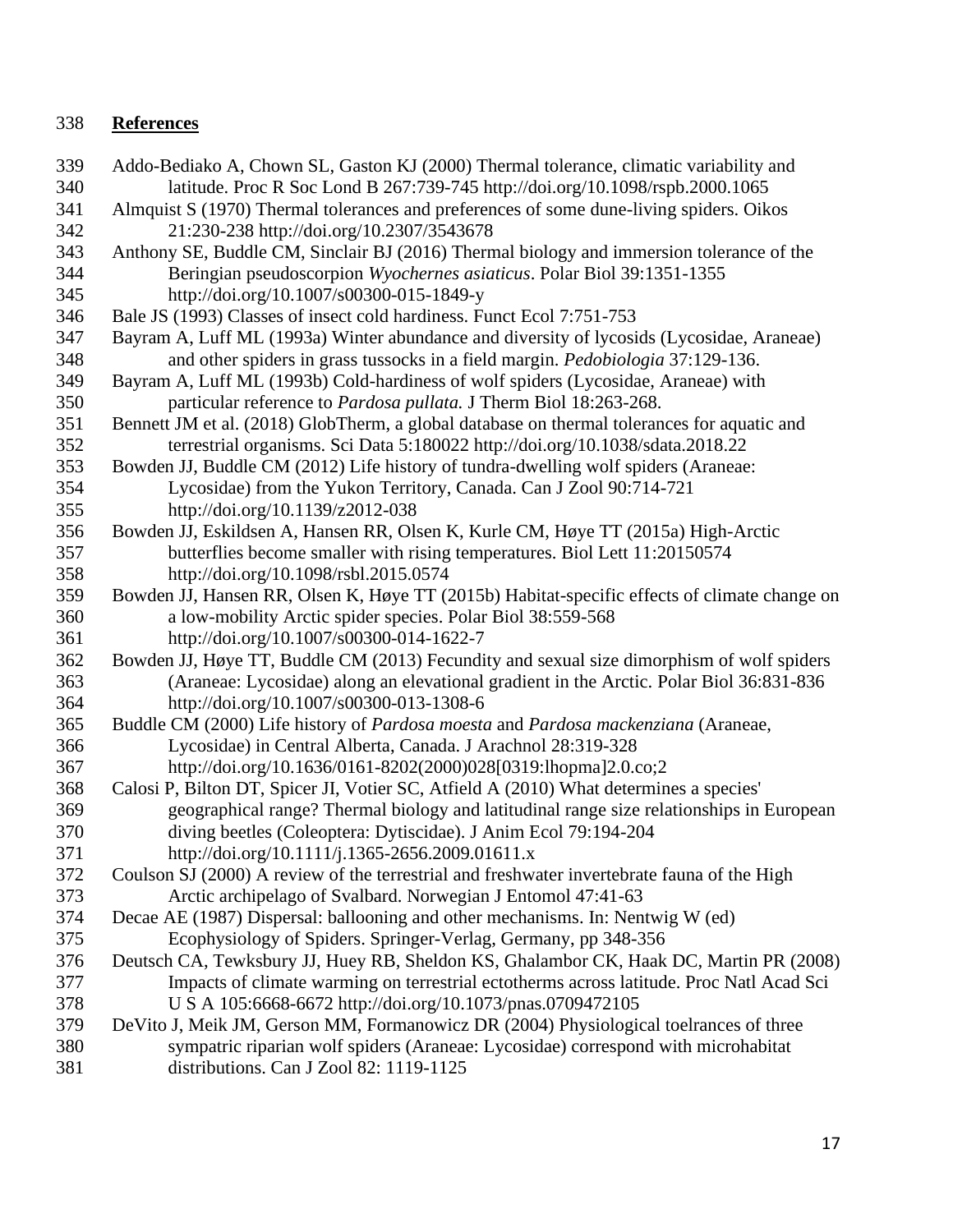- Dondale CD, Redner JH (1987) The *atrata*, *cubana*, *ferruginea*, *moesta*, *monticola*, *saltuaria*, and *solituda* groups of the spider genus *Pardosa* in North America (Araneae: Lycosidae). Can Entomol 119: 1-19
- Foelix R (2011) The Biology of Spiders. 3rd Edition edn. Oxford University Press, USA
- Gillespie MAK, Alfredsson M, Barrio IC, Bowden J, Convey P, Coulson SJ, Culler LE, Dahl MT, Daly KM, Koponen S, Loboda S, Marusik Y, Sandström JP, Sikes DS, Slowik J, Høye TT (2019) Circumpolar terrestrial arthropod monitoring: a review of ongoing activities, opportunities and challenges, with a focus on spiders. Ambio https://doi.org/10.1007/s13280-019-01185-y
- Hanna CJ, Cobb VA (2007) Critical thermal maximum of the green lynx spider, *Peucetia viridans* (Araneae, Oxyopidae). J Arachnol 35:193-196 http://doi.org/10.1636/sh06-01.1
- Harrison JF, Woods HA, Roberts SP (2012) Ecological and Environmental Physiology of Insects. Oxford University Press, Oxford, UK.
- Hodkinson ID, Coulson SJ, Harrison J (2001) What a wonderful web they weave: spiders, nutrient capture and early ecosystem development in the high Arctic - some counter- intuitive ideas on community assembly. Oikos 95:349-352 http://doi.org/10.1034/j.1600- 0706.2001.950217.x
- Høye TT, Forchhammer MC (2008) Phenology of high-Arctic arthropods: effects of climate on spatial, seasonal, and inter-annual variation. Adv Ecol Res 40:299-324 http://doi.org/10.1016/s0065-2504(07)00013-x
- Høye TT, Hammel JU, Fuchs T, Toft S (2009) Climate change and sexual size dimorphism in an Arctic spider. Biol Lett 5:542-544 http://doi.org/10.1098/rsbl.2009.016
- Høye TT, Culler LE (2018) Tundra arthropods provide key insights into ecological responses to environmental change. Polar Biol 41:1523-1529 http://doi.org/10.1007/s00300-018-2370- x
- Huey RB, Kingsolver JG (1989) Evolution of thermal sensitivity of ectotherm performance. Trends Ecol Evol 4:131-135 http://doi.org/10.1016/0169-5347(89)90211-5
- IPCC (2014) Climate change 2014: synthesis report. Intergovernmental panel on climate change. http://ipcc.ch/pdf/assessment-report/ar5/syr/SYR\_AR5\_full\_wcover.pdf. Accessed 17/05/2016.
- Jepsen JU, Kapari L, Hagen SB, Schott T, Vindstad OPL, Nilssen AC, Ims RA (2011) Rapid northwards expansion of a forest insect pest attributed to spring phenology matching with sub-Arctic birch. Global Change Biol 17:2071-2083 http://doi.org/10.1111/j.1365- 2486.2010.02370.x
- Jumbam KR, Terblanche JS, Deere JA, Somers MJ, Chown SL (2008) Critical thermal limits and their responses to acclimation in two sub-Antarctic spiders: *Myro kerguelenensis* and *Prinerigone vagans*. Polar Biol 31:215-220 http://doi.org/10.1007/s00300-007-0349-0
- Kirchner W (1973) Ecological aspects of cold resistance in spiders (a comparative study). In: Weiser W (ed) Effects of Temperature on Ectothermic Organisms. Springer-Verlag, New York, pp 271-280
- Kirchner W (1987) Behavioural and physiological adaptations to cold. In: Nentwig W (ed) Ecophysiology of Spiders. Springer-Verlag, New York, pp 66-77
- Lee RE, Baust JG (1985) Low temperature acclimation in the desert spider, *Agelenopsis aperta* (Araneae, Agelenidae). J Arachnol 13:129-136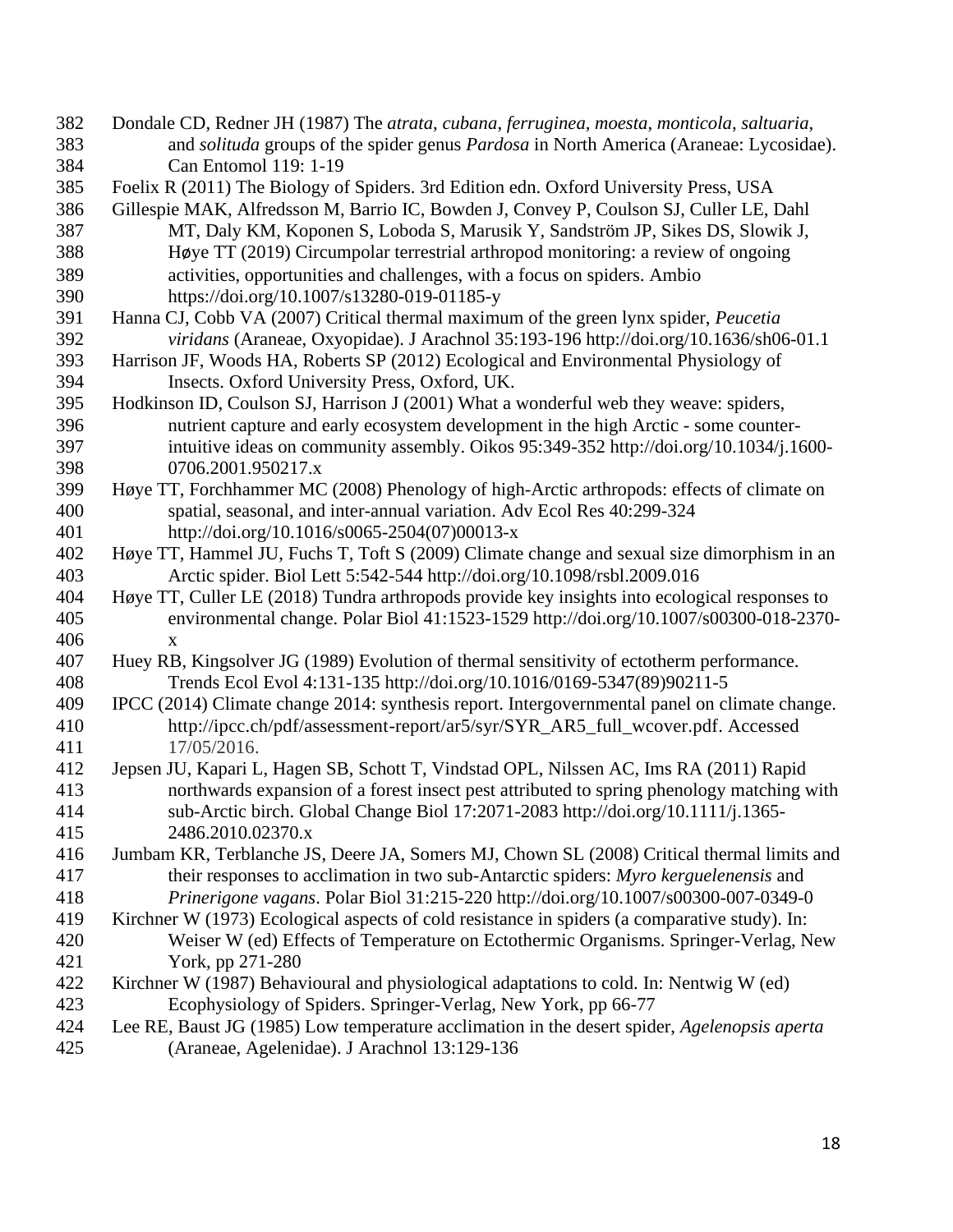- Lutterschmidt WI, Hutchison VH (1997) The critical thermal maximum: data to support the onset of spasms as the definitive end point. Can J Zool 75:1553-1560 http://doi.org/10.1139/z97-782
- MacMillan HA, Sinclair BJ (2011) The role of the gut in insect chilling injury: cold-induced disruption of osmoregulation in the fall field cricket, *Gryllus pennsylvanicus*. J Exp Biol 214:726-734 http://doi.org/10.1242/jeb.051540
- Marusik YM, Koponen S (2005) A survey of spiders (Araneae) with Holarctic distribution. J Arachnol 33:300-305 http://doi.org/10.1636/04-115.1
- Murphy J, Rossolimo T, Adl S (2008) Cold-hardiness in the wolf spider *Pardosa groenlandica* (Thorell) with respect to thermal limits and dehydration. J Arachnol 36:213-215 http://doi.org/10.1636/St07-40SC.1
- Parmesan C et al. (1999) Poleward shifts in geographical ranges of butterfly species associated with regional warming. Nature 399:579-583 http://doi.org/10.1038/21181
- Pickavance JR (2001) Life-cycles of four species of *Pardosa* (Araneae: Lycosidae) from the island of Newfoundland, Canada. J Arachnol 29:367-377 http://doi.org/10.1636/0161- 8202(2001)029[0367:lcofso]2.0.co;2
- Post E, Forchhammer MC (2008) Climate change reduces reproductive success of an Arctic herbivore through trophic mismatch. Philos Trans R Soc Lond B 363:2369-2375 http://doi.org/10.1098/rstb.2007.2207
- Post E et al. (2009) Ecological dynamics across the Arctic associated with recent climate change. Science 325:1355-1358 http://doi.org/10.1126/science.1173113
- Salt RW (1961) Principles of insect cold-hardiness. Annu Rev Entmol 96:55-74 http://doi.org/10.1146/annurev.en.06.010161.000415
- Schmalhofer VR (1999) Thermal tolerances and preferences of the crab spiders *Misumenops asperatus* and *Misumenoides formosipes* (Araneae: Thomisidae). J Arachnol 27:470-480
- Sinclair BJ, Coello Alvarado LE, Ferguson LV (2015) An invitation to measure insect cold tolerance: methods, approaches, and workflow. J Therm Biol 53:180-197 http://doi.org/10.1016/j.jtherbio.2015.11.003
- Sinclair BJ et al. (2016) Can we predict ectotherm responses to climate change using thermal performance curves and body temperatures? Ecol Lett 19:1372-1385 http://doi.org/10.1111/ele.12686
- Sinclair BJ, Williams CM, Terblanche JS (2012) Variation in thermal performance among insect populations. Physiol Biochem Zool 85:594-606 http://doi.org/10.1086/665388
- Stork R (2012) Intraspecific variation in the thermal biology of *Rabidosa rabida* (Araneae: Lycosidae) (Walckenaer) from the mountains of Arkansas. Environ Entomol 41:1631- 1637 http://doi.org/10.1603/EN12016
- Sunday JM, Bates AE, Dulvy NK (2011) Global analysis of thermal tolerance and latitude in ectotherms. Proc R Soc Lond B 278:1823-1830 http://doi.org/10.1098/rspb.2010.1295
- Turney S, Altshuler I, Whyte LG, Buddle CM (2018) Macroinvertebrate and soil prokaryote communities in the forest–tundra ecotone of the Subarctic Yukon. Polar Biol http://doi.org/10.1007/s00300-018-2330-5
- Williams CM, Henry HA, Sinclair BJ (2015) Cold truths: how winter drives responses of terrestrial organisms to climate change. Biol Rev 90:214-235 http://doi.org/10.1111/brv.12105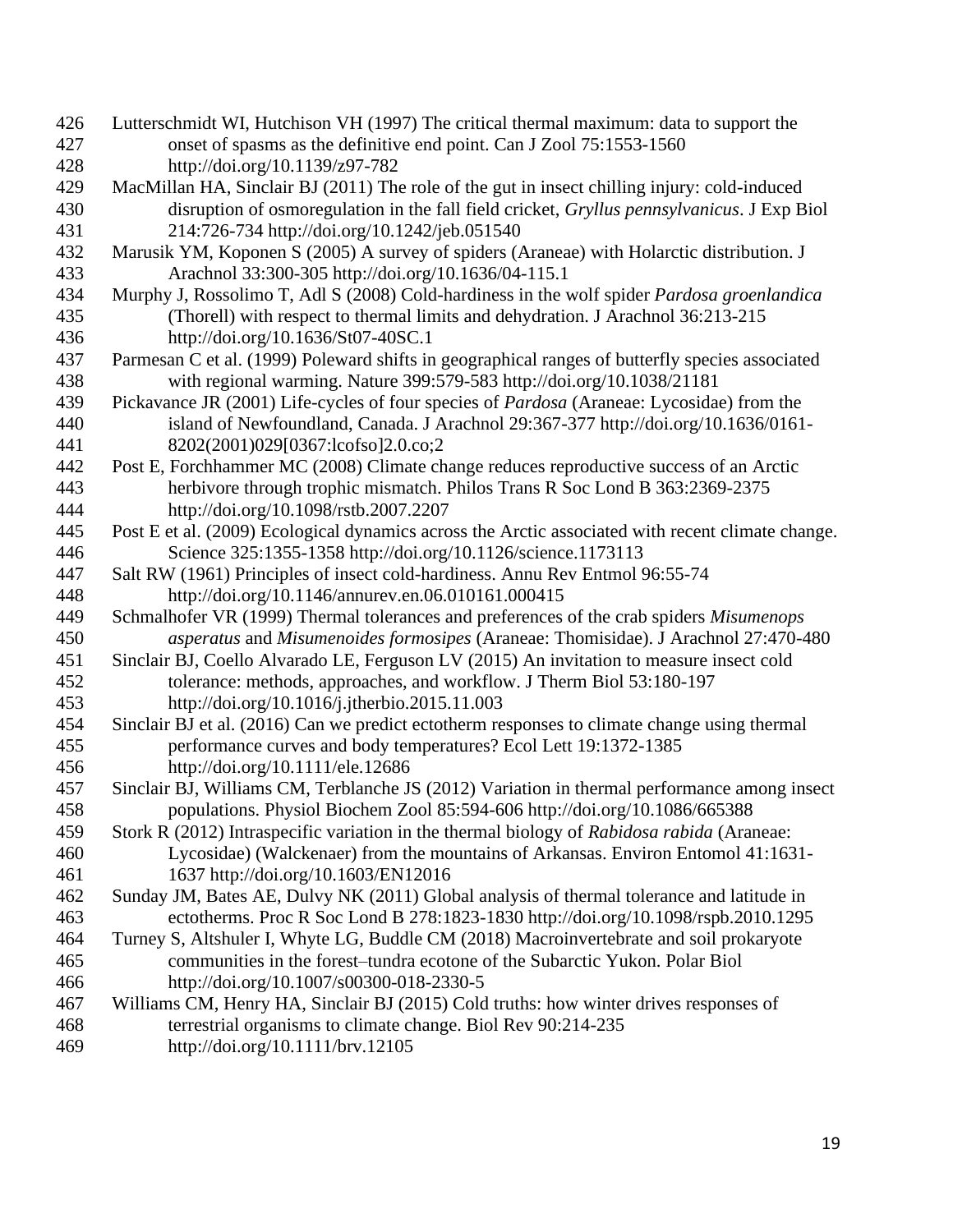- 470 Zachariassen KE, Kristiansen E, Pedersen SA, Hammel HT (2004) Ice nucleation in solutions<br>471 and freeze-avoiding insects-homogeneous or heterogeneous? Cryobiol 48:309-321
- 471 and freeze-avoiding insects-homogeneous or heterogeneous? Cryobiol 48:309-321<br>472 http://doi.org/10.1016/j.cryobiol.2004.02.005
- http://doi.org/10.1016/j.cryobiol.2004.02.005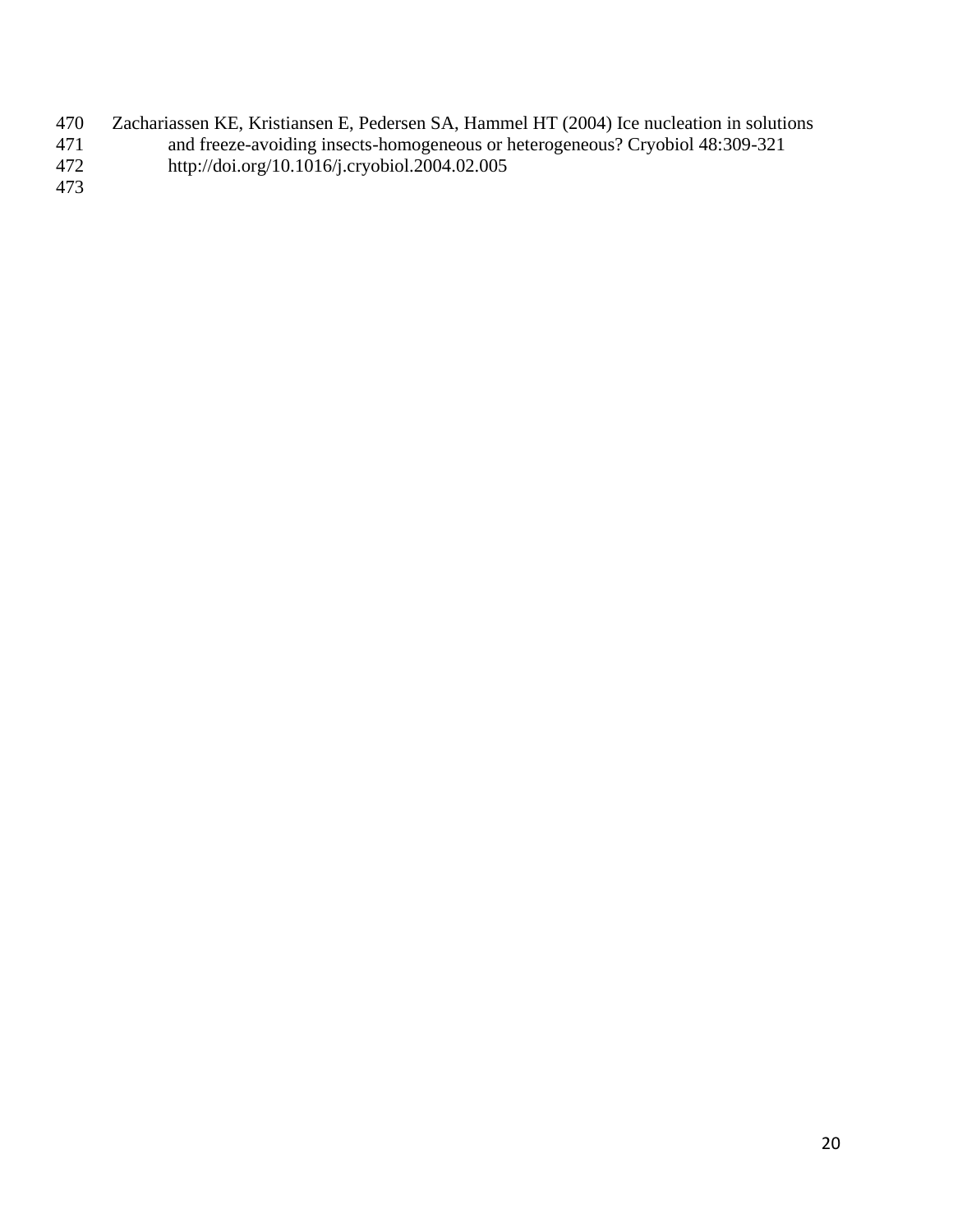#### **Figure Captions**

**Fig. 1.** Critical thermal minima (*CT*min) of Yukon-collected *Pardosa* (adult female from the YT-

NWT border; white boxplots), of adult unsexed *P*. *glacialis* (YT-NWT border), and Greenland-

collected *P. groenlandica* (juvenile, low elevation). Boxes indicate quartiles and whiskers the

95<sup>th</sup> percentile, crosses indicate means; numbers indicate sample size.

**Fig. 2.** Relationship between (a) Critical thermal maximum (*CT*max) or (b) supercooling point

(SCP) and mass of *Pardosa* spiders from the Yukon Territory, Canada (solid symbols), and

Greenland (open circles). Species: *P.f.=P. furcifera; P.h.=P. hyperborea; P.g.=P. groenlandica;* 

*P.l.=P. lapponica; P. m.*=*P. moesta*. Mean ± standard error shown. We did not perform a formal

correlation because the number of species/populations is too small to satisfactorily account for

phylogeny.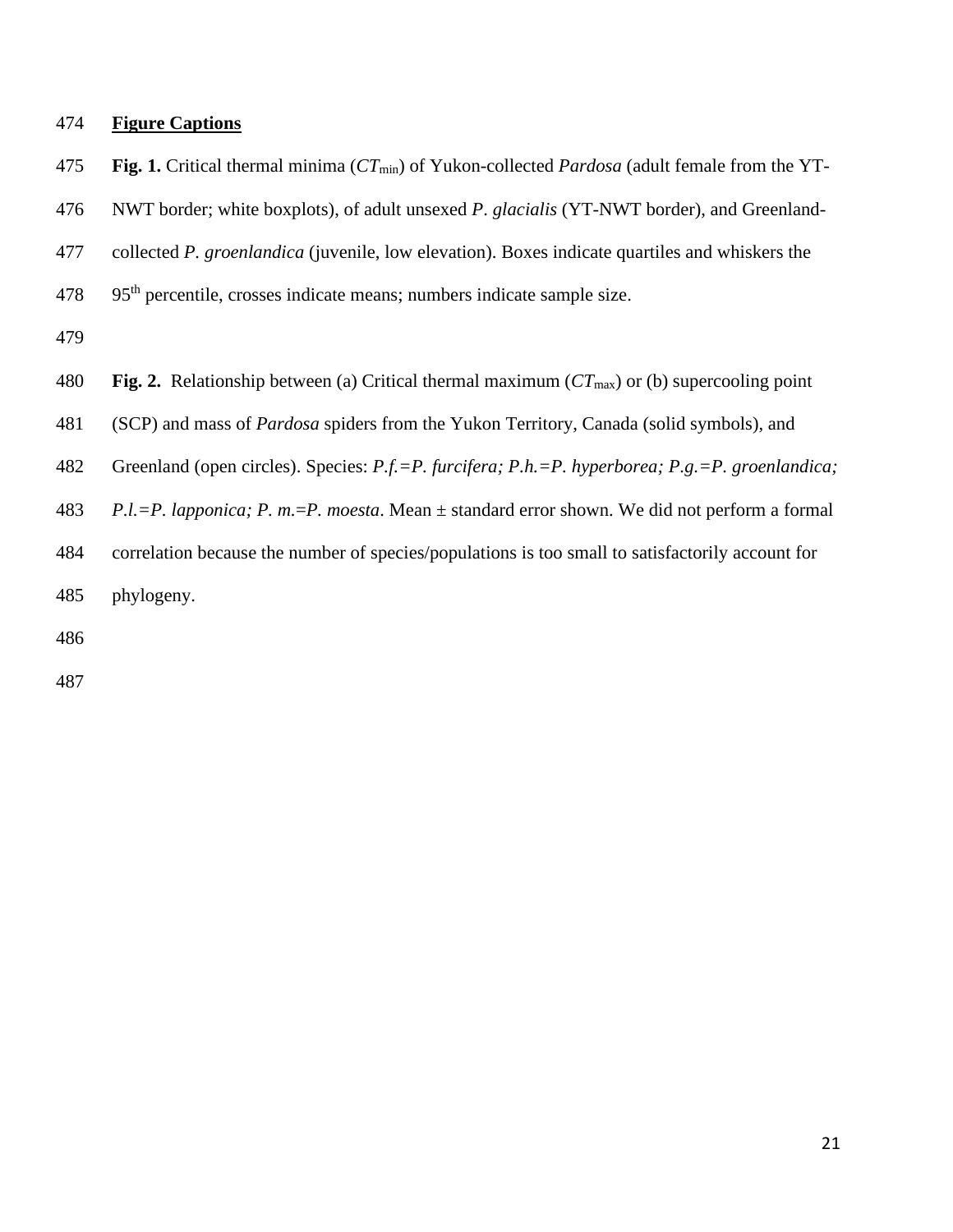## 488 **Tables**

489 **Table 1.** Collection details for *Pardosa* spiders in the Yukon Territory (Summer 2015), and

- 490 Greenland (Summer 2016). F = adult females; M = adult males; J = juveniles; S = spiderlings, Low = low elevation; High = high elevation.
- $Low = low$  elevation; High = high elevation.
- 492

|                       | Latitude,         | <b>Elevation</b> |                                                   |
|-----------------------|-------------------|------------------|---------------------------------------------------|
| <b>Location name</b>  | Longitude         | (m)              | Species, sexes, and life stages                   |
| Yukon Territory       |                   |                  |                                                   |
| <b>Tombstone Mtns</b> | $64.6^{\circ}$ N, | 1150             | P. lapponica $(F)$ , P. sodalis $(F)$             |
|                       | $138.3^{\circ}W$  |                  |                                                   |
| Ogilvie Mtns          | $65.8^{\circ}N$ , | 837              | P. moesta $(F)$                                   |
|                       | $137.8^{\circ}$ W |                  |                                                   |
| <b>YT-NWT</b>         | $67.0^\circ N$ ,  | 647-1000         | $P.$ lapponica $(F), P.$ sodalis $(F), P.$ moesta |
| border                | $136.2^{\circ}W$  |                  | (F), P. glacialis (adult, sex not recorded)       |
| Greenland             |                   |                  |                                                   |
| Narsarsuaq            |                   |                  |                                                   |
| Low                   | $61.2^{\circ}$ N, | $s.l.-80$        | P. furcifera (J, F, M), P. groenlandica (S, J,    |
| elevation             | $45.4^{\circ}$ W  |                  | $F$ , P. hyperborea $(J, F, M)$                   |
| High                  | $61.1^{\circ}N,$  | c. $450$         | P. furcifera (J, F, M), P. groenlandica (S, J,    |
| elevation             | $45.4^{\circ}$ W  |                  | $F, M$ ), <i>P. hyperborea</i> $(S, J, F)$        |
| Disko Island          |                   |                  |                                                   |
| Low                   | $69.3^{\circ}N$ , | 50               | $P.$ glacialis $(F)$                              |
| elevation             | $53.5^{\circ}$ W  |                  |                                                   |
| <b>Hot Springs</b>    | $69.3^{\circ}N$ , | 50               | $P.$ glacialis $(F)$                              |
|                       | $53.5^{\circ}$ W  |                  |                                                   |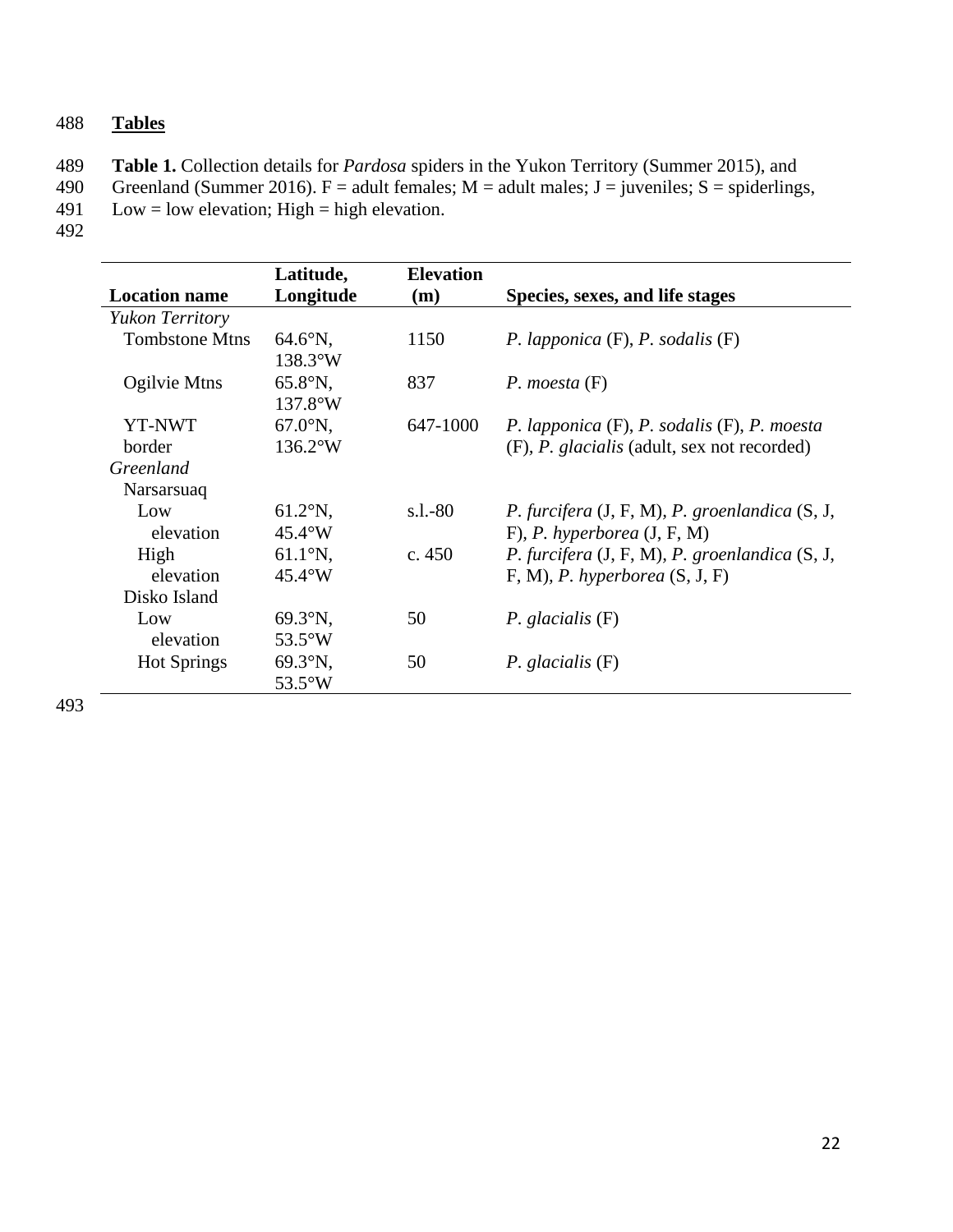**Table 2.** Survival of frozen and unfrozen Arctic *Pardosa* exposed to low temperatures. The Greenland low elevation spiders were from 0 to c. 80 m asl, and the high elevation were

Greenland low elevation spiders were from 0 to c. 80 m asl, and the high elevation were

496 collected at c. 450 m. *Pardosa* were cooled until c. 50% froze and allowed to recover for 24 h at

497 room temperature. Dead individuals were those that did not move or right themselves. CS – chill

- $susceptible$ ,  $FA$  freeze-avoidant.
- 499

|                                 |                  | <b>Frozen</b>   |                | <b>Unfrozen</b> | <b>Strategy</b> |
|---------------------------------|------------------|-----------------|----------------|-----------------|-----------------|
|                                 | <b>No. Alive</b> | <b>No. Dead</b> | No. alive      | <b>No. Dead</b> |                 |
| <b>Greenland</b>                |                  |                 |                |                 |                 |
| Pardosa furcifera               |                  |                 |                |                 |                 |
| Juvenile, low elevation         | $\boldsymbol{0}$ | 9               |                | 0               | <b>FA</b>       |
| Adult female, low elevation     | 0                | 5               | 5              | 0               | FA              |
| Pardosa groenlandica            |                  |                 |                |                 |                 |
| Juvenile, low elevation         |                  | 5               | 5              |                 | <b>FA</b>       |
| Juvenile, high elevation        |                  | 8               | 6              | 0               | <b>FA</b>       |
| Adult female, low elevation     | 0                | 8               | 5              | 3               | CS              |
| Adult female, high elevation    | 0                | 6               | $\overline{2}$ |                 | CS              |
| Pardosa hyperborea              |                  |                 |                |                 |                 |
| Juvenile, low elevation         |                  | 10              | 6              | 0               | FA              |
| Adult female, low elevation     | 0                | 9               | 4              | 3               | CS              |
| Adult female, high elevation    | 0                | 8               | 5              | 2               | CS              |
| Yukon                           |                  |                 |                |                 |                 |
| Pardosa lapponica, adult female | 0                | 5               | 4              |                 | FA              |
| Pardosa moesta, adult female    | 0                | 6               |                |                 | <b>FA</b>       |
| Pardosa sodalis, adult female   | 0                | 5               |                |                 | FA              |

500

501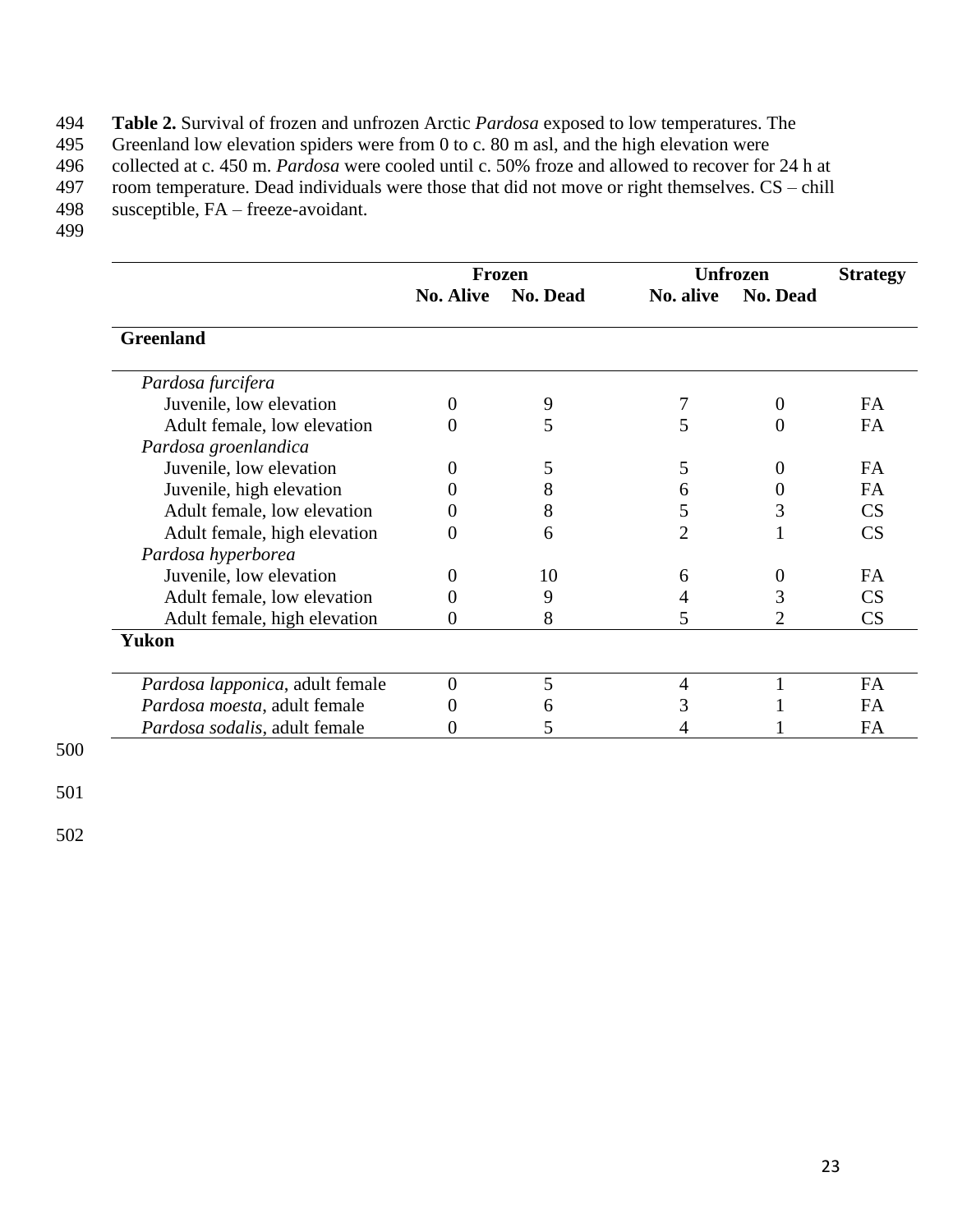**Table 3.** Results of statistical comparisons of supercooling points and critical thermal maxima ( $CT_{\text{max}}$ ) of Greenland- and Yukon-<br>504 collected *Pardosa* within species. Results are comparing within species among age

504 collected *Pardosa* within species. Results are comparing within species among age groups (spiderling, juvenile, adult females) and<br>505 among collection locations separated by elevation (0-80 m asl, c. 450m asl). Resul among collection locations separated by elevation  $(0-80 \text{ m as}1, \text{ c. } 450 \text{ m as}1)$ . Results are from two-way ANOVA; df = degrees of

506 freedom. Asterisks indicate significant terms.

507

|                        |      | Age             |                |      | <b>Elevation</b> |                |      | $Age \times Elevation$   |                          |
|------------------------|------|-----------------|----------------|------|------------------|----------------|------|--------------------------|--------------------------|
|                        | df   | <i>F</i> -ratio | <i>p</i> value | df   | <i>F</i> -ratio  | <i>p</i> value | df   | <i>F</i> -ratio          | <i>p</i> value           |
| <b>SCP</b>             |      |                 |                |      |                  |                |      |                          |                          |
| P. groenlandica        | 2,59 | 139.6           | $< 0.001*$     | 1,59 | 2.8              | 0.101          | 2,59 | 6.5                      | $0.003*$                 |
| (omitting spiderlings) | 1,45 | 24.1            | $< 0.001*$     | 1,45 | 1.1              | 0.307          | 1,45 | 2.0                      | 0.165                    |
| P. hyperborea          | 2,56 | 228.0           | $< 0.001*$     | 1,56 | 0.4              | 0.509          |      |                          |                          |
| (omitting spiderlings) | 1,43 | 0.1             | 0.739          | 1,43 | 0.9              | 0.357          |      | $\overline{\phantom{a}}$ | $\overline{\phantom{a}}$ |
| P. furcifera           | 1,45 | 4.3             | $0.043*$       | 1,45 | < 0.1            | 0.969          | 1,45 | 0.5                      | 0.468                    |
| $CT_{\text{max}}$      |      |                 |                |      |                  |                |      |                          |                          |
| P. groenlandica        | 1,30 | 0.02            | 0.898          | 1,30 | 2.2              | 0.150          |      |                          |                          |
| P. hyperborea          | 1,38 | 11.9            | $0.001*$       | 1,38 | 91.0             | $< 0.001*$     | 1,38 | 17.3                     | $< 0.001*$               |
| P. furcifera           | 1,22 | 22.0            | $< 0.001*$     | 1,22 | 2.5              | 0.128          |      |                          |                          |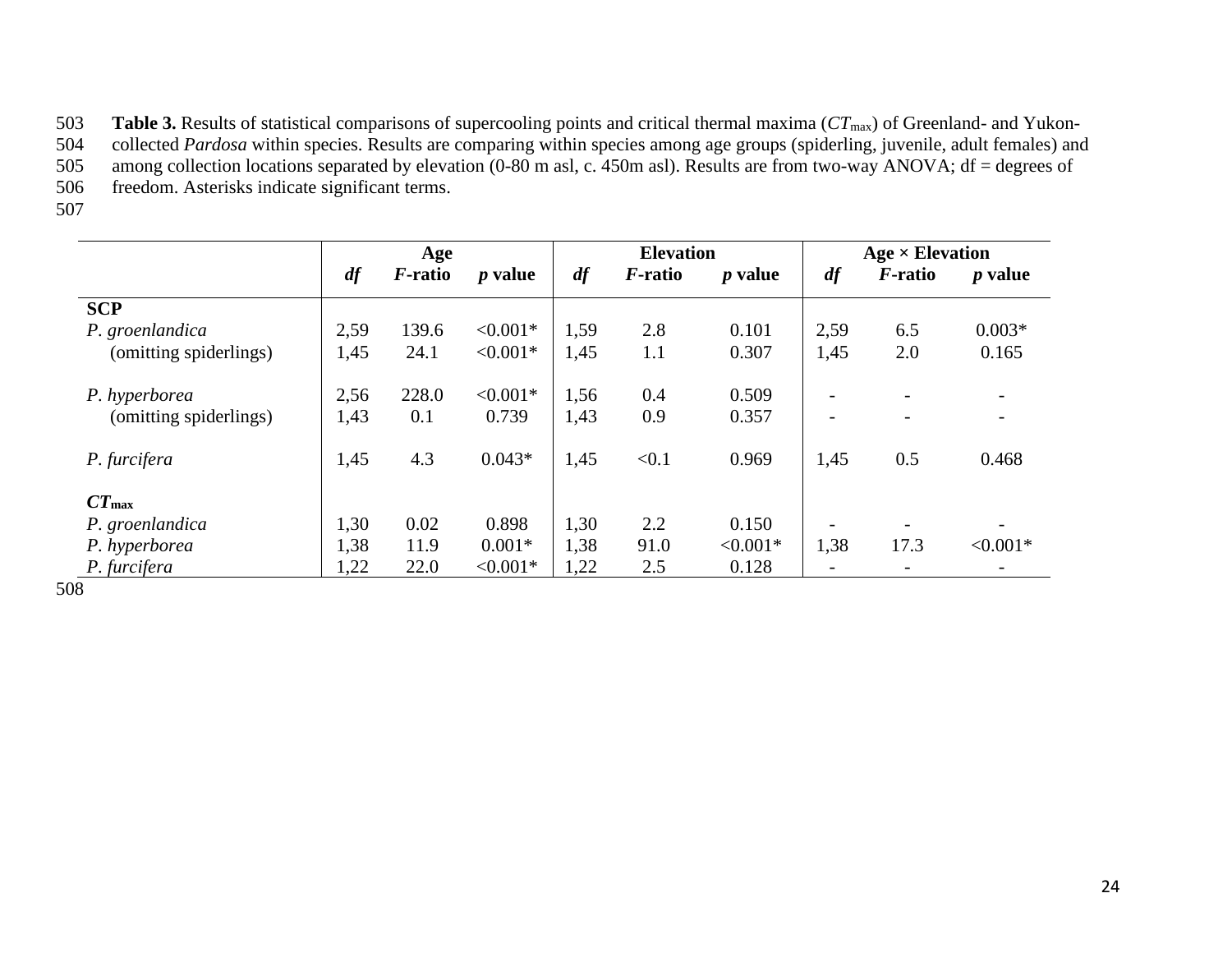| 509 | <b>Table 4.</b> Supercooling points (SCP) of <i>Pardosa</i> spiders collected in Greenland and the Yukon                                      |
|-----|-----------------------------------------------------------------------------------------------------------------------------------------------|
| 510 | Territory (Canada). In Greenland, low elevation collections were below 80 m asl; high elevation                                               |
| 511 | collections from c. 450 m asl. Yukon animals were from the YT-NWT border; see Table 1 for                                                     |
| 512 | further details on collection localities. There was no difference in SCP between female and male                                              |
| 513 | <i>P. groenlandica</i> ( $t_{6.0} = 0.312$ , $p = 0.766$ ), <i>P. hyperborea</i> ( $t_{13.4} = 1.210$ , $p = 0.247$ ), or <i>P. furcifera</i> |
| 514 | $(t_{2,3} = 0.679, p = 0.558)$ ; additional statistical comparisons are in Table 3.                                                           |

|                                    |                     |                     | SCP: mean $\pm$ sem, $^{\circ}$ C $(n)$ |                    |
|------------------------------------|---------------------|---------------------|-----------------------------------------|--------------------|
| <b>Species and collection site</b> | <b>Spiderling</b>   | <b>Juvenile</b>     | <b>Adult Female</b>                     | <b>Adult</b> male  |
| <b>Greenland</b>                   |                     |                     |                                         |                    |
| Pardosa furcifera                  |                     |                     |                                         |                    |
| Low elevation                      |                     | $-7.4 \pm 0.2$ (12) | $-7.0 \pm 0.2$ (13)                     | $-7.5 \pm 0.4$ (3) |
| High elevation                     |                     | $-7.6 \pm 0.3$ (16) | $-6.8 \pm 0.5$ (8)                      |                    |
| Pardosa groenlandica               |                     |                     |                                         |                    |
| Low elevation                      | $-19.7 \pm 1.0$ (8) | $-7.3 \pm 0.2$ (15) | $-6.3 \pm 0.2$ (16)                     |                    |
| High elevation                     | $-15.4 \pm 1.8$ (8) | $-7.9 \pm 0.4$ (13) | $-6.1 \pm 0.3$ (5)                      | $-6.2 \pm 0.3$ (3) |
| Pardosa hyperborea                 |                     |                     |                                         |                    |
| Low elevation                      |                     | $-7.8 \pm 0.3$ (10) | $-7.8 \pm 0.2$ (26)                     | $-8.4\pm0.5(11)$   |
| High elevation                     | $-19\pm0.7(14)$     |                     | $-8.2 \pm 0.6$ (10)                     |                    |
| Pardosa glacialis                  |                     |                     |                                         |                    |
| Low elevation                      |                     |                     | $-7.6 \pm 0.1$ (14)                     |                    |
| Disko Island                       |                     |                     | $-6.6 \pm 0.3$ (14)                     |                    |
| <b>Yukon</b>                       |                     |                     |                                         |                    |
| Pardosa glacialis                  |                     |                     | $-6.8 \pm 0.3$ (8)                      |                    |
| Pardosa lapponica                  |                     |                     | $-5.4 \pm 0.2$ (10)                     |                    |
| Pardosa moesta                     |                     |                     | $-6.2 \pm 0.1$ (10)                     |                    |
| Pardosa sodalis                    |                     |                     | $-5.9 \pm 0.2$ (9)                      |                    |

516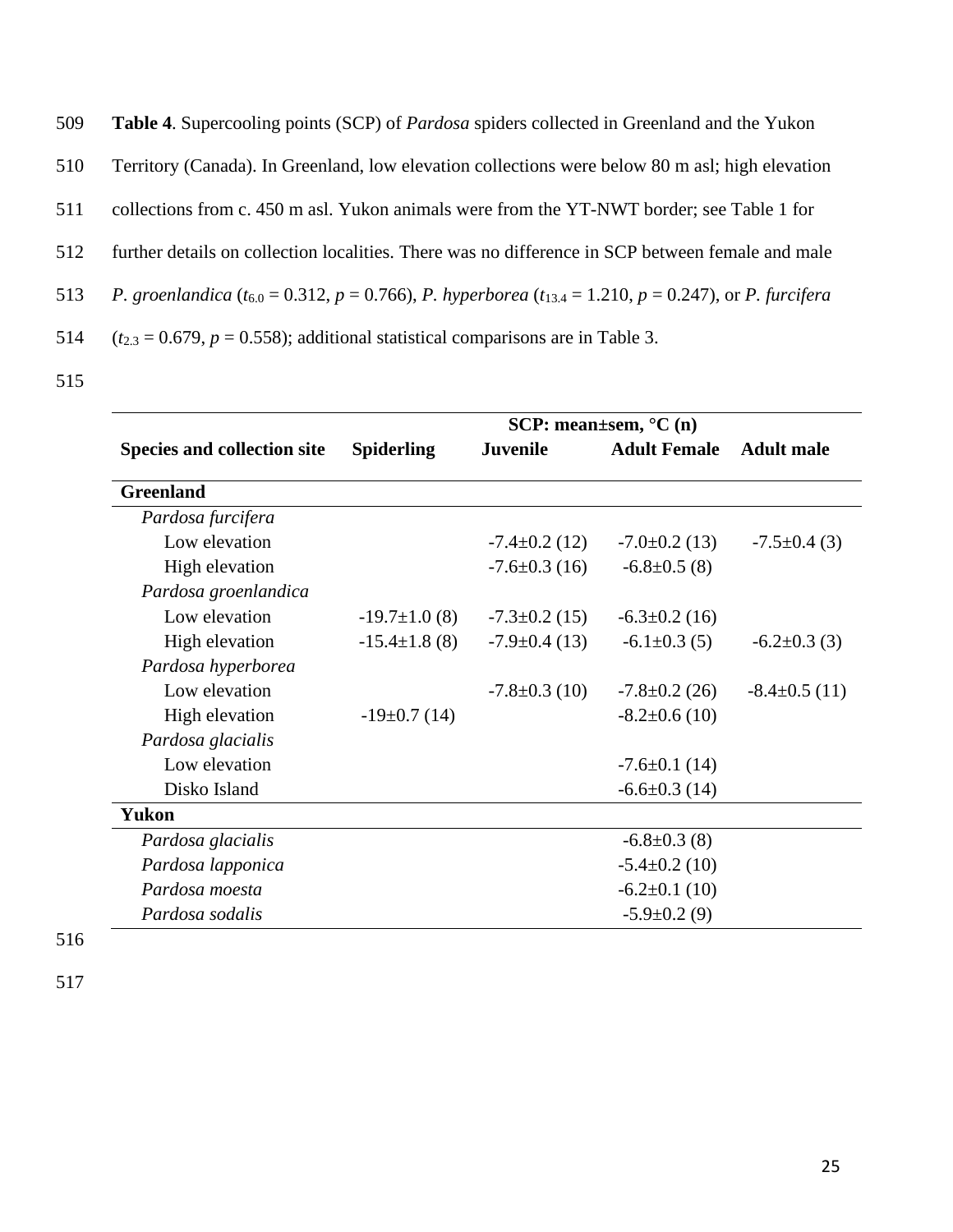- 518 **Table 5**. Critical thermal maxima (*CT*max) of *Pardosa* spiders collected in Greenland and the
- 519 Yukon Territory (Canada). In Greenland, low elevation collections were below 80 m asl; high
- 520 elevation collections from c. 450 m asl. See Table 1 for further details on collection localities.
- 521 There was no difference in SCP between female and male *P. groenlandica*  $(t_{6.0} = 0.312, p =$
- 522 0.766), *P. hyperborea* ( $t_{13.4} = 1.210$ ,  $p = 0.247$ ), or *P. furcifera* ( $t_{2.3} = 0.679$ ,  $p = 0.558$ ); statistical
- 523 comparisons are in Table 3.
- 524

| <b>Species and collection site</b> | <b>Juvenile</b>    | <b>Adult Female</b>  |
|------------------------------------|--------------------|----------------------|
| <b>Greenland</b>                   |                    |                      |
| Pardosa furcifera                  |                    |                      |
| Low elevation                      | $+43.4\pm0.4(10)$  | $+46.6 \pm 0.5$ (11) |
| High elevation                     |                    | $+45.3\pm0.2$ (4)    |
| Pardosa groenlandica               |                    |                      |
| Low elevation                      | $+45.1\pm0.2$ (11) | $+45.3\pm0.1(10)$    |
| High elevation                     | $+45.5\pm0.3(12)$  |                      |
| Pardosa hyperborea                 |                    |                      |
| Low elevation                      | $+46.0\pm0.2$ (11) | $+43.6\pm0.2$ (16)   |
| High elevation                     | $+42.3\pm0.3(10)$  | $+42.3 \pm 0.2$ (5)  |
| Pardosa glacialis                  |                    |                      |
| Low elevation                      |                    | $+43.2\pm0.3$ (14)   |
| Disko Island (not sexed)           |                    | $+45.9\pm0.3(12)$    |
| <b>Yukon</b>                       |                    |                      |
| Pardosa glacialis                  |                    |                      |
| YT-NWT border                      |                    | $+46.6\pm0.4(9)$     |
| Pardosa lapponica                  |                    |                      |
| <b>Tombstone Mtns</b>              |                    | $+42.9\pm3.1(5)$     |
| <b>YT-NWT</b> border               |                    | $+45.5 \pm 1.0$ (6)  |
| Pardosa moesta                     |                    |                      |
| YT-NWT border                      |                    | $+44.7\pm0.5(7)$     |
| Pardosa sodalis                    |                    |                      |
| <b>Tombstone Mtns</b>              |                    | $+46.4\pm0.5(4)$     |
| <b>YT-NWT</b> border               |                    | $+46.8\pm0.3$ (3)    |

*CT***max (mean±sem, °C (n))**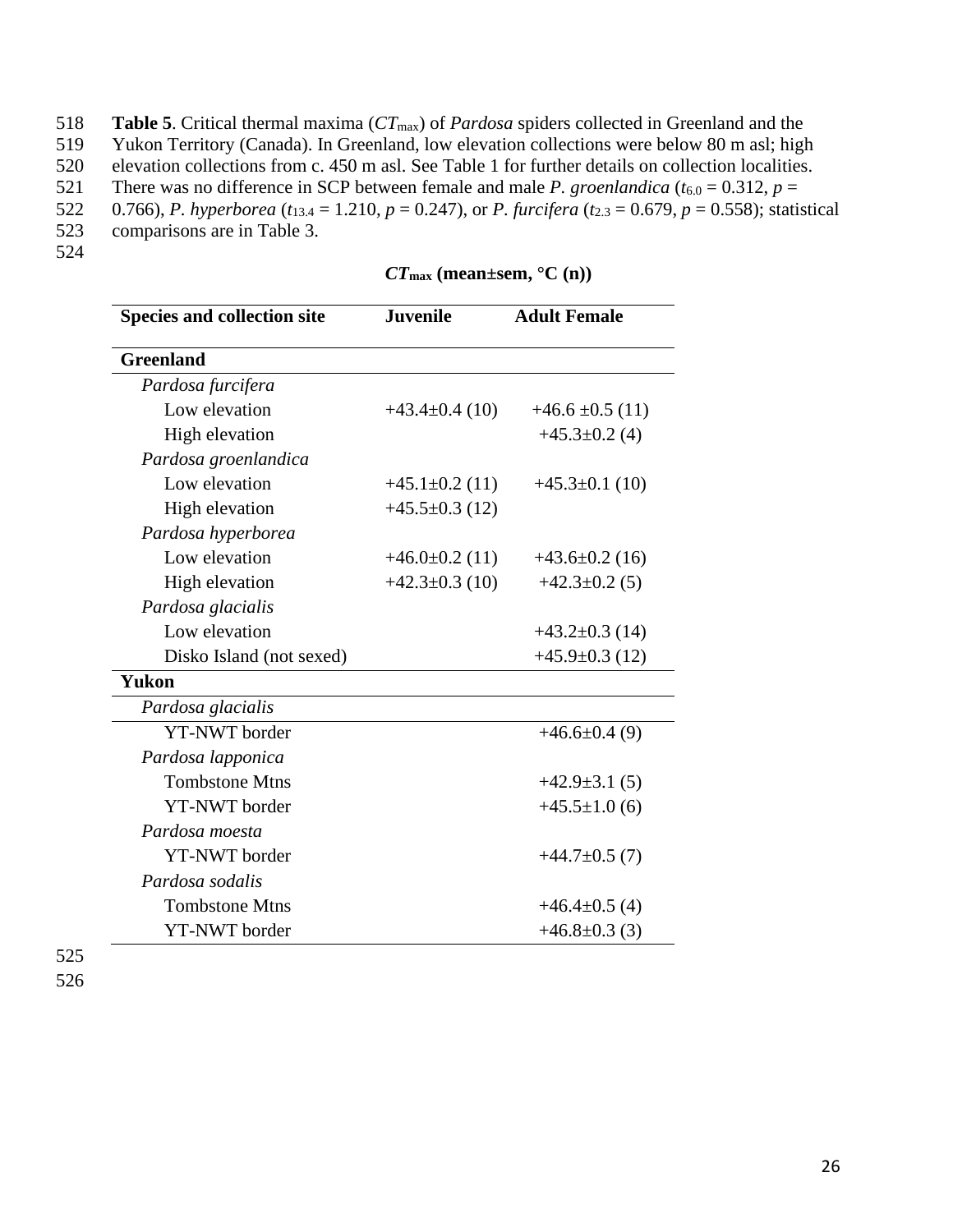



Figure 1